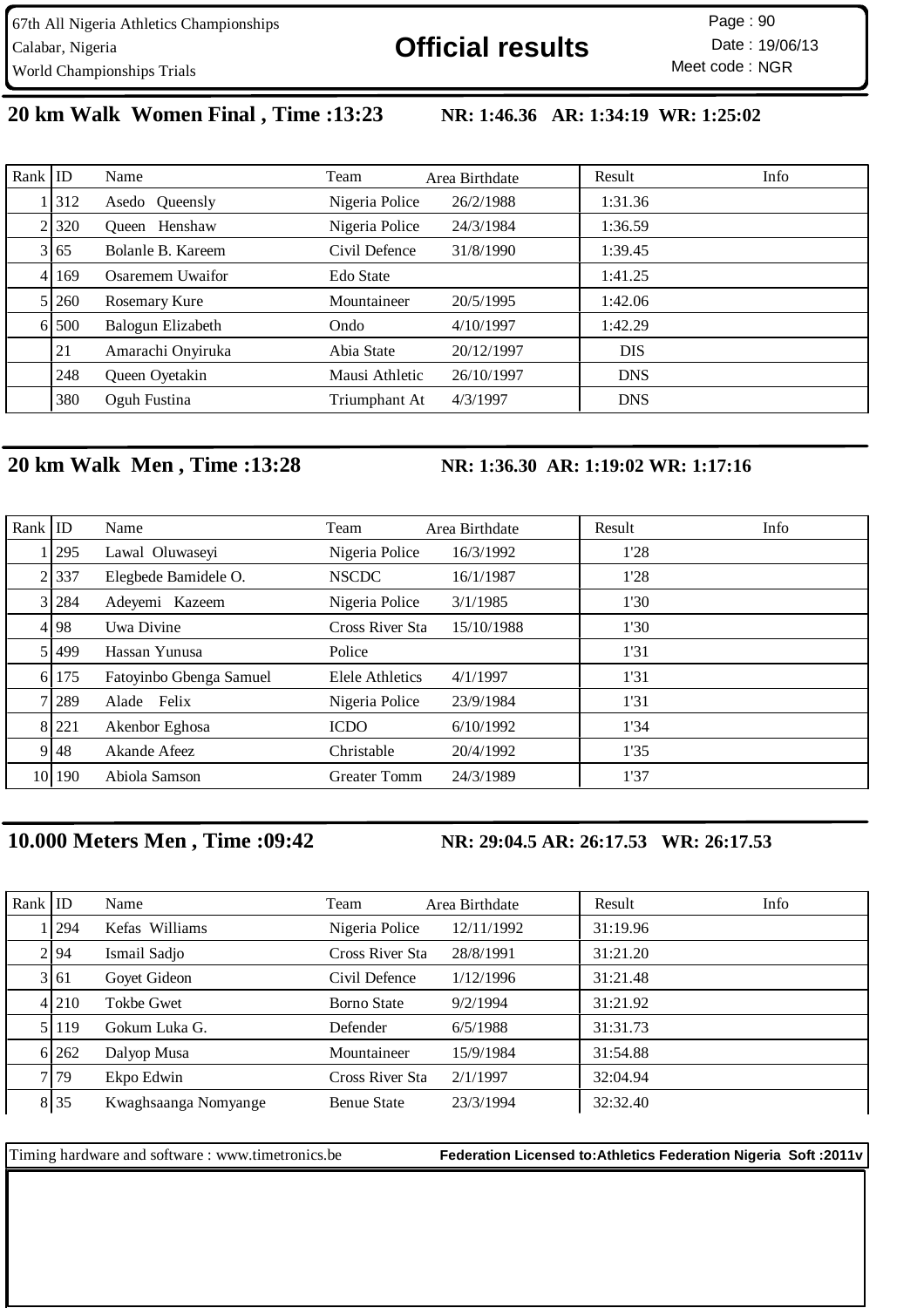## **Javelin Women , Time :11:22 NR: 53.30m AR: 69.35m WR: 72.28m**

| Rank IID |       | Name                   | Team               | Area Birthdate | Result | Info |
|----------|-------|------------------------|--------------------|----------------|--------|------|
|          | 1171  | Okoro Patience         | Edo State          | 10/7/1984      | 41.87m |      |
|          | 2140  | Priscilla Zever        | <b>Benue State</b> | 12/5/1993      | 40.96m |      |
|          | 3 482 | Enimuo Chioma Vivian   | Anambra State      |                | 37.01m |      |
|          | 4 365 | Francis Ruth Oluwakemi | <b>NSCDC</b>       | 7/3/1993       | 36.25m |      |
|          | 5 155 | Maduagwu Pat           | Delta State        | 2/2/1993       | 36.02m |      |
|          | 6 129 | Keke Immaculate A.     | Defender           | 12/11/1992     | 34.12m |      |
|          | 71313 | Benedicta Itua         | Nigeria Police     | 16/5/1978      | 33.96m |      |

## **100m Hurdles Women Heptathlon , Time :09:**

#### **Heat : 1 Wind = 0.2**

| Rank $ $ ID |       | Name                   | Team         | Area Birthdate | Result     | Info  |
|-------------|-------|------------------------|--------------|----------------|------------|-------|
|             | 11171 | Okoro Patience         | Edo State    | 10/7/1984      | 14.27      | 941 P |
|             | 21365 | Francis Ruth Oluwakemi | <b>NSCDC</b> | 7/3/1993       | 16.20      | 690 P |
|             | 31177 | Nwodo Rosemary         | Enugu State  | 8/1/1983       | 17.47      | 544 P |
|             | 153   | Hope Idhe              | Delta State  | 29/1/1987      | <b>DNS</b> | 0P    |

## **High Jump Women Heptathlon , Time :11:43**

### **Flight : 1**

| Rank ID |         | Name                   | Team         | Area Birthdate | Result     | Info  |
|---------|---------|------------------------|--------------|----------------|------------|-------|
|         | 11171   | Okoro Patience         | Edo State    | 10/7/1984      | .70m       | 855 P |
|         | 3 3 6 5 | Francis Ruth Oluwakemi | <b>NSCDC</b> | 7/3/1993       | 45m        | 566 P |
|         |         | Nwodo Rosemary         | Enugu State  | 8/1/1983       | NR         | 0P    |
|         | 153     | Hope Idhe              | Delta State  | 29/1/1987      | <b>DNP</b> | 0P    |

## **100 Meters Women Semi Final , Time :16:51 NR:10.84 AR:10.90 WR: 10.49**

#### **Heat : 1 Wind = -3.2**

| Rank $ $ ID |         | Name                   | Team          | Area Birthdate | Result | Info |
|-------------|---------|------------------------|---------------|----------------|--------|------|
|             | 1353    | Alphonsus Peace Uko    | <b>NSCDC</b>  | 26/12/1995     | 11.84  |      |
|             | 21492   | Kalu Stephaine         | FB            | 5/8/1993       | 11.94  |      |
|             | 3 278   | Odeyemi Deborah        | Nigeria Immig | 21/5/1995      | 12.00  |      |
|             | 4 2 4 5 | Cecilia Francis        | Lagos State   | 17/9/1996      | 12.18  |      |
|             | 51403   | Nkem Ezealah           | Lagos State   | 25/11/1994     | 12.43  |      |
|             | 6 404   | Chiwendu Onwegbuchalam | Police        | 14/5/1996      | 12.63  |      |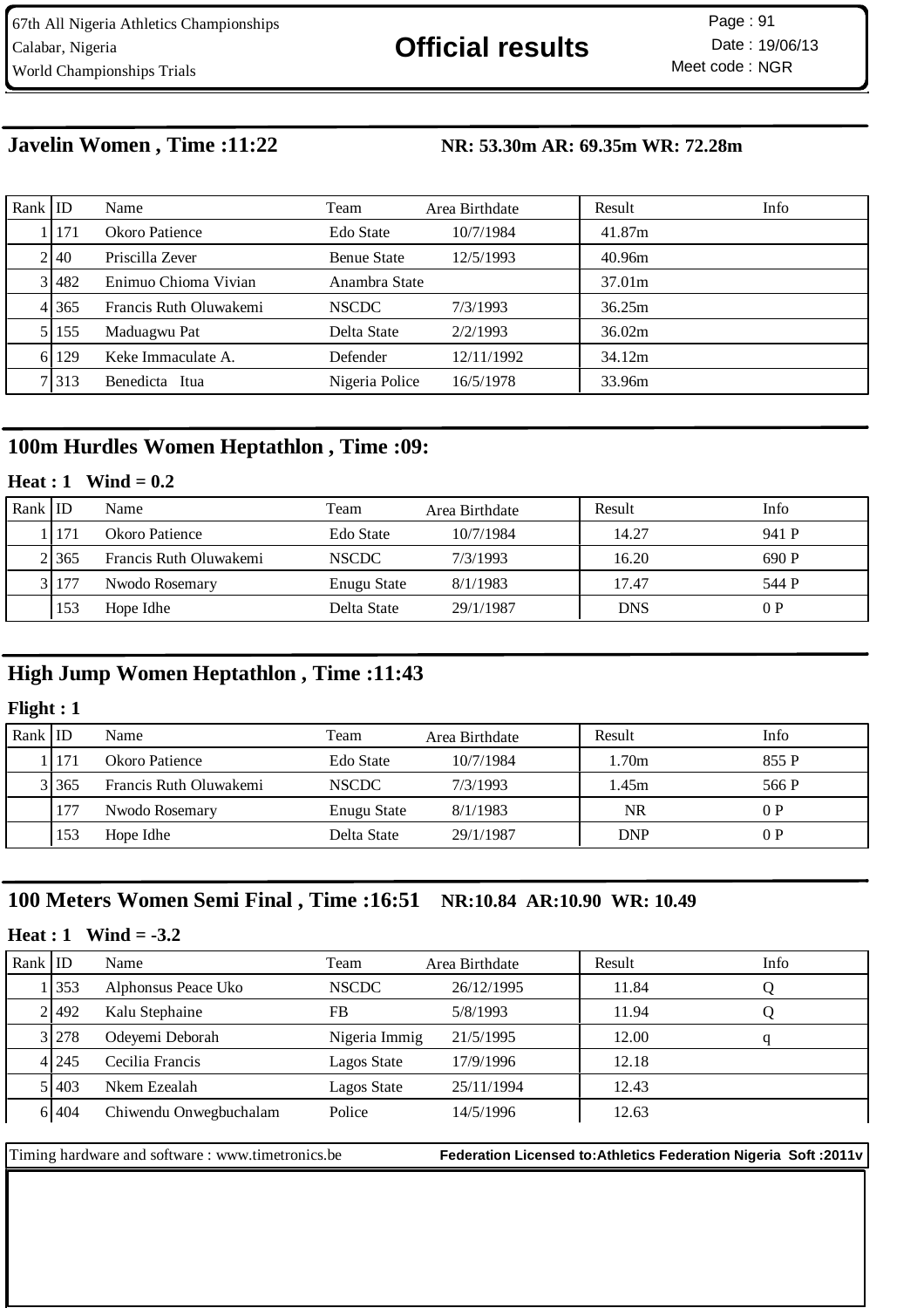| 67th All Nigeria Athletics Championships<br>Calabar, Nigeria<br>World Championships Trials | <b>Official results</b> | Page: 92<br>Date: 19/06/13<br>Meet code: NGR |  |
|--------------------------------------------------------------------------------------------|-------------------------|----------------------------------------------|--|
|                                                                                            |                         | NR                                           |  |
|                                                                                            |                         | NR                                           |  |

#### **Heat : 2 Wind = -4.4**

| Rank ID |            | Name                | Team            | Area Birthdate | Result     | Info |
|---------|------------|---------------------|-----------------|----------------|------------|------|
|         | $1\vert 5$ | Ajoke Odumosu       | NSCDC/ADDI      | 27/10/1987     | 11.70      |      |
|         | 2 70       | Sule Justina        | Civil Defence   | 30/7/1989      | 12.18      | Ő    |
|         | 3 408      | Janeth Amposah      | Ghana           |                | 12.21      |      |
|         | 4 361      | Igbinosun Isoken W. | <b>NSCDC</b>    | 25/5/1993      | 12.27      |      |
|         | 5 402      | Ekezie Ebere        | Mausi           | 28/11/1995     | 12.84      |      |
|         |            |                     |                 |                | <b>NR</b>  |      |
|         | 111        | Mercy Ntiaobong     | Cross River Sta | 17/7/1997      | <b>DNS</b> |      |
|         |            |                     |                 |                | <b>NR</b>  |      |

#### **Heat : 3 Wind = -2.6**

| Rank ID |       | Name              | Team            | Area Birthdate | Result     | Info |
|---------|-------|-------------------|-----------------|----------------|------------|------|
|         |       | Okagbare Blessing | Delta State     | 9/10/1988      | 11.44      |      |
|         | 21104 | Miriam Bassey     | Cross River Sta | 18/5/1991      | 11.81      |      |
|         | 3.315 | Goodness Thomas   | Nigeria Police  | 8/12/1993      | 12.16      |      |
|         | 41228 | Faseun Olutola    | <b>ICDO</b>     | 16/11/1990     | 12.51      |      |
|         |       | Morolane Akinosun | FB              | 17/5/1994      | <b>DNS</b> |      |

# **Shot Put Men Final , Time :17:07 NR: 20.26 AR: 21.97 WR: 23.12**

| Rank   ID |         | Name                    | Team            | Area Birthdate | Result | Info |
|-----------|---------|-------------------------|-----------------|----------------|--------|------|
|           | 1 3 2 7 | Kenechukwu Ezeofor      | Nigeria Prisons | 9/7/1984       | 16.00m |      |
|           | 2 20    | Eke Onwuka Kalu         | Abia State      | 1/1/1995       | 15.94m |      |
|           | 3 345   | Nwoye Augustine         | <b>NSCDC</b>    | 21/11/1993     | 15.26m |      |
|           | 4 424   | Ifeanyi Onukwe          |                 |                | 14.74m |      |
|           | 5   120 | Osi Sunday Dennis       | Defender        | 6/4/1986       | 14.67m |      |
|           | 6.53    | Godknows E. Ekanem      | Civil Defence   | 30/4/1987      | 13.96m |      |
|           | 7 219   | Olatunji Olawale Samuel | <b>ICDO</b>     | 21/9/1983      | 13.66m |      |
|           | 8 164   | Laju Lucky              | Eagle Sight At  | 27/7/1979      | 13.60m |      |

# **100 Meters Men , Time :14:09 NR: 9.85 AR: 9.85 WR: 9.58**

#### **Heat : 1 Wind = -0.5**

| Rank | .<br>ЧL | Name                          | eam   | Birthdate<br>Area | Result | Into |
|------|---------|-------------------------------|-------|-------------------|--------|------|
|      | - 14    | . Ogho<br>Oghene.<br>: Egwero | NSCDC | /1988<br>26/      | 10.20  |      |

| Timing hardware and software: www.timetronics.be | Federation Licensed to: Athletics Federation Nigeria Soft : 2011v |
|--------------------------------------------------|-------------------------------------------------------------------|
|                                                  |                                                                   |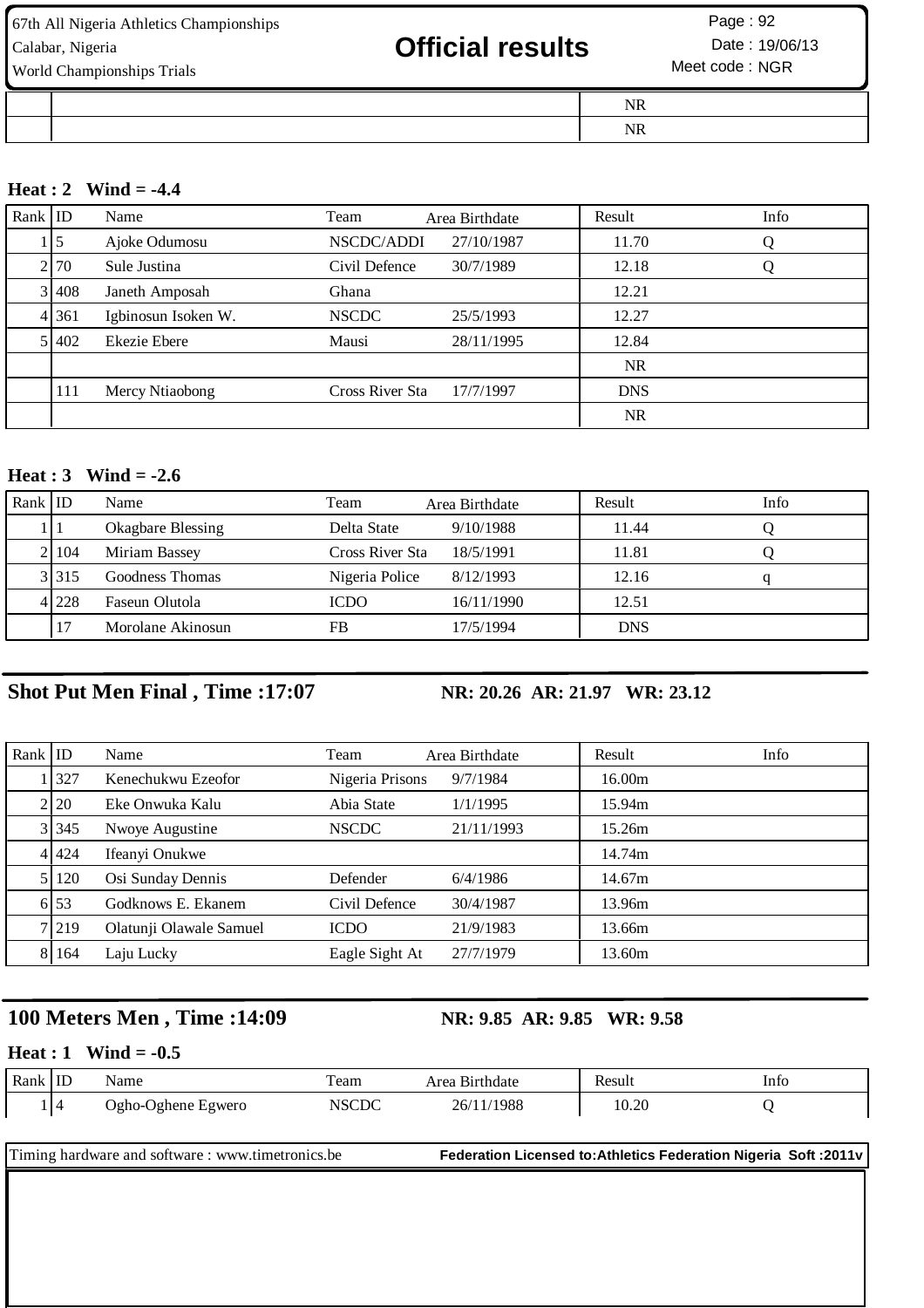World Championships Trials

Calabar, Nigeria **19/06/13 Official results** Date : 19/06/13

Meet code : NGR Page: 93

| 2.413 | Ogunlewe Seye     | Delta State     | 30/8/1991  | 10.44      |  |
|-------|-------------------|-----------------|------------|------------|--|
| 3 275 | Emuobonuvie Mamus | Nigeria Custo   | 10/3/1994  | 10.52      |  |
| 4 137 | Egode Anthony     | Delta State     | 20/12/1994 | 10.57      |  |
| 5 8 6 | Ekom Usoro        | Cross River Sta | 4/7/1991   | 10.79      |  |
| 6 324 | Chimere E. Ufomba | Nigeria Prisons | 24/4/1990  | 10.81      |  |
| 71419 | Benamino Maravu   | Fiji Island     | 2/2/1996   | 10.91      |  |
| 421   | Kamilu Isijola    | Ondo State      | 23/6/1993  | <b>DIS</b> |  |
|       |                   |                 |            |            |  |

#### **Heat : 2 Wind = 0.5**

| Rank $ $ ID |       | Name                  | Team            | Area Birthdate | Result     | Info |
|-------------|-------|-----------------------|-----------------|----------------|------------|------|
|             | 344   | Nmaju Okeudo Jonathan | <b>NSCDC</b>    | 9/1/1993       | 10.42      |      |
|             | 2.217 | Ikhazobor Victor      | <b>ICDO</b>     | 22/11/1994     | 10.52      |      |
|             | 3 293 | Kasumu Ahmed          | Nigeria Police  | 1/1/1989       | 10.55      |      |
|             | 4 56  | Imhoaperamhe Nicholas | Civil Defence   | 13/4/1992      | 10.61      | q    |
|             | 5 95  | Peter Bissek          | Cross River Sta | 19/8/1980      | 10.70      | q    |
|             | 6 410 | Lepani Naivalu        | Fiji Island     |                | 11.09      |      |
|             | 14    | Chinedu Ike           | <b>FB</b>       | 1/1/1978       | <b>DIS</b> |      |
|             | 423   | Dada Usman            | Police          | 5/5/1985       | <b>DIS</b> |      |

#### **Heat : 3 Wind = 0.3**

| Rank $ $ ID |       | Name              | Team           | Area Birthdate | Result | Info |
|-------------|-------|-------------------|----------------|----------------|--------|------|
|             | 12    | Agbaje Fred       | Delta State    | 26/6/1988      | 10.56  | Q    |
|             | 2147  | Ukale Elvis       | Delta State    | 6/3/1991       | 10.62  | Q    |
|             | 3 59  | Oyebiyi Ayobami   | Civil Defence  | 30/10/1992     | 10.68  | Q    |
|             | 4 116 | Akinniyi Nicholas | Defender       | 18/1/1985      | 10.73  |      |
|             | 5 286 | Akinlawon Ahmed   | Nigeria Police | 26/5/1987      | 10.76  |      |
|             | 6 369 | Olubodun Kehinde  | Ondo State     | 25/11/1996     | 10.79  |      |
|             | 7 238 | Oni Femi          | Lagos State    |                | 11.08  |      |
|             | 8 251 | Ifeanyi Atuma     | Mausi Athletic | 1/10/1996      | 11.10  |      |

#### **Heat : 4 Wind = 0.6**

| Rank $ $ ID |       | Name               | Team                | Area Birthdate | Result     | Info |
|-------------|-------|--------------------|---------------------|----------------|------------|------|
|             | 11334 | Chukwudike Harry   | <b>NSCDC</b>        | 9/1/1994       | 10.41      | Q    |
|             | 2 305 | Tamuontonye Briggs | Nigeria Police      | 25/5/1995      | 10.47      |      |
|             | 3 385 | Onyeaku Chukwuma   | Uniben              | 3/10/1991      | 10.53      |      |
|             | 4 422 | Akomolafe Ademola  | Police              | 1/2/1994       | 10.63      |      |
|             | 15    | Joseph Funsho      | <b>British Army</b> | 9/8/1986       | <b>DNS</b> |      |
|             | 323   | Obinna Metu        | Nigeria Prisons     | 12/7/1988      | <b>DNS</b> |      |
|             |       |                    |                     |                | <b>DNS</b> |      |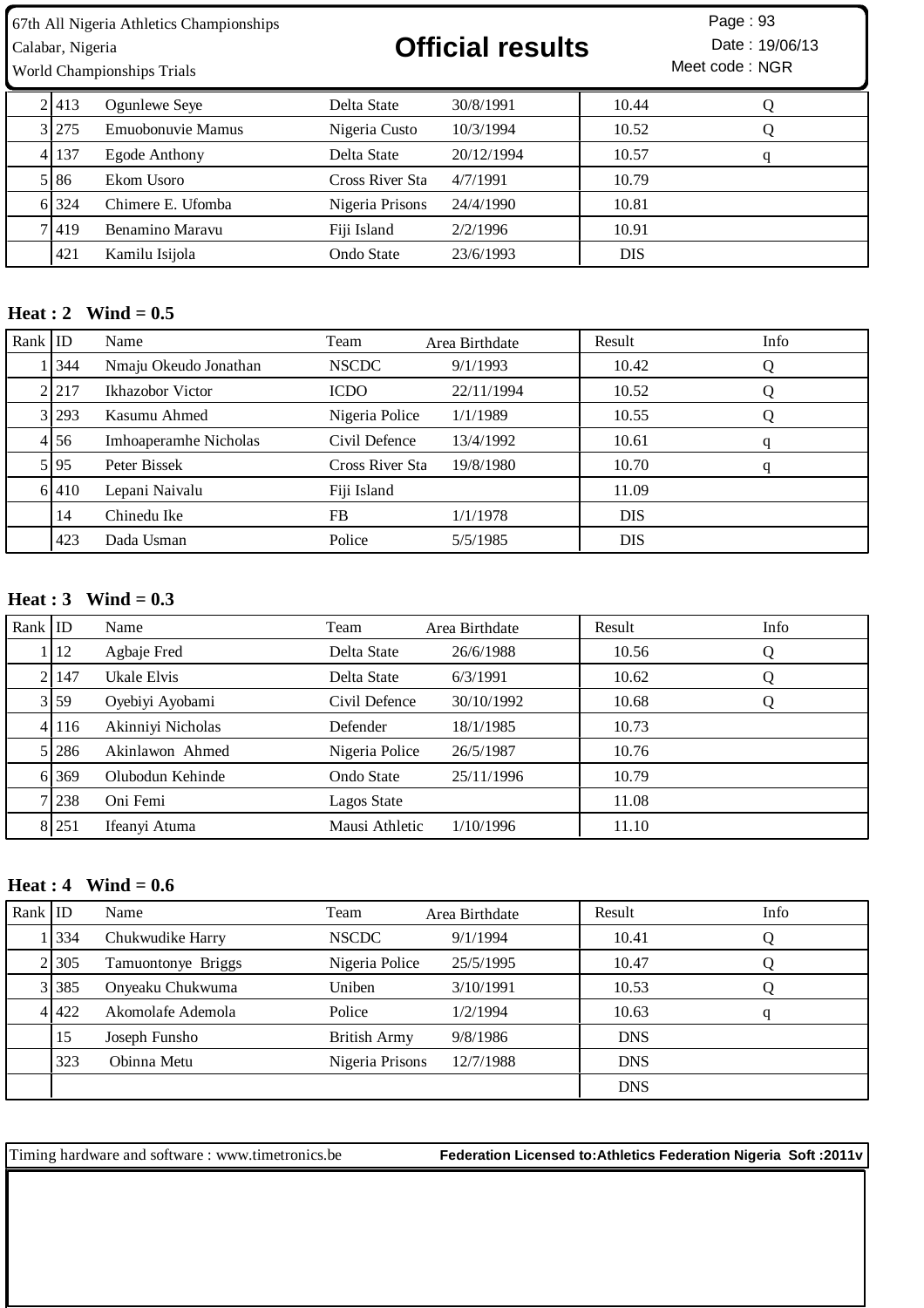67th All Nigeria Athletics Championships Calabar, Nigeria **19/06/13 Official results** Date : 19/06/13 World Championships Trials

Meet code: NGR Page: 94

# **Shot Put Women Final , Time :17:09 NR: 18.43 AR: 18.35 WR: 22.63**

| Rank $ $ ID |           | Name               | Team               | Area Birthdate | Result | Info |
|-------------|-----------|--------------------|--------------------|----------------|--------|------|
|             | 1355      | Chime Nkechi L.    | <b>NSCDC</b>       | 12/3/1993      | 13.69m |      |
|             | 21152     | Eucharia Ogbukwo   | Delta State        | 10/12/1995     | 13.17m |      |
|             | 3 1 1 2 8 | Efobi Celestina C. | Defender           | 20/3/1991      | 13.04m |      |
|             | 4 40      | Priscilla Zever    | <b>Benue State</b> | 12/5/1993      | 12.53m |      |
|             | 5 32      | Ebere Orauwuku     | Bayelsa State      | 14/2/1993      | 11.67m |      |

## **Shot Put Women Heptathlon , Time :14:38**

#### **Flight : 1**

| Rank $ $ ID |                | Name                   | Team         | Area Birthdate | Result | Info  |
|-------------|----------------|------------------------|--------------|----------------|--------|-------|
|             | <sup>171</sup> | Okoro Patience         | Edo State    | 10/7/1984      | 12.22m | 676 P |
|             | 2.365          | Francis Ruth Oluwakemi | <b>NSCDC</b> | 7/3/1993       | 10.05m | 533 P |
|             | 31177          | Nwodo Rosemary         | Enugu State  | 8/1/1983       | 9.26m  | 481 P |

## **200 Meters Women Heptathlon , Time :16:56**

#### **Heat : 1 Wind = 0.0**

| Rank   ID |       | Name                   | Team         | Area Birthdate | Result    | Info  |
|-----------|-------|------------------------|--------------|----------------|-----------|-------|
|           | 171   | Okoro Patience         | Edo State    | 10/7/1984      | 25.79     | 816 P |
|           | 21365 | Francis Ruth Oluwakemi | <b>NSCDC</b> | 7/3/1993       | 26.15     | 784 P |
|           | 3 177 | Nwodo Rosemary         | Enugu State  | 8/1/1983       | 29.65     | 507 P |
|           | 153   | Hope Idhe              | Delta State  | 29/1/1987      | <b>NR</b> | 0P    |

# **400 Meters Women Semi Final , Time :16:41**

## **Heat : 1**

| Rank $ $ ID |       | Name                      | Team            | Area Birthdate | Result     | Info |
|-------------|-------|---------------------------|-----------------|----------------|------------|------|
|             | 13    | Regina George             | Delta State     | 17/2/1991      | 51.39      | Q    |
|             | 2 362 | Omotosho Omolara G.       | <b>NSCDC</b>    | 25/5/1993      | 52.87      | Ő    |
|             | 3 317 | Josephine Ehigie          | Nigeria Police  | 1/12/1985      | 53.05      | Ő    |
|             | 4 64  | Benjamin Ada Favour       | Civil Defence   | 18/5/1994      | 53.55      | q    |
|             | 5 133 | Uwakwe Nkiruka Florence   | Defender        | 28/7/1994      | 54.07      |      |
|             | 6 229 | <b>Ibeh Gloria Ocheze</b> | <b>ICDO</b>     | 11/6/1990      | 56.82      |      |
|             | 105   | Odiong Edidiong           | Cross River Sta |                | <b>DNS</b> |      |
|             |       |                           |                 |                | <b>NR</b>  |      |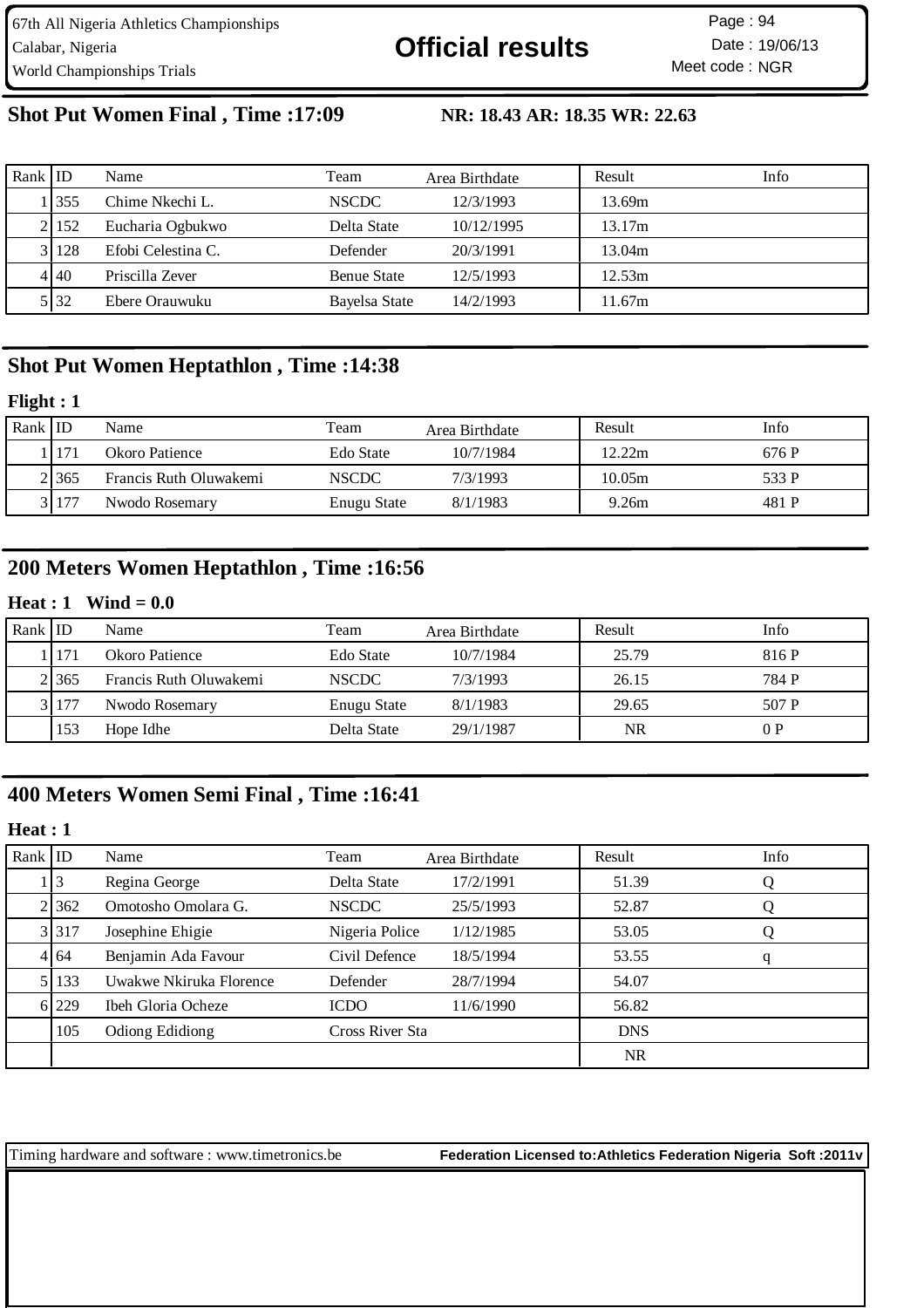Meet code: NGR Page: 95

#### **Heat : 2**

| Rank $ $ ID |           | Name                    | Team            | Area Birthdate | Result     | Info |
|-------------|-----------|-------------------------|-----------------|----------------|------------|------|
|             | 1106      | Patience Okon           | Cross River Sta | 25/11/1991     | 51.98      | Ő    |
|             | 2.351     | Abogunloko Bukola       | <b>NSCDC</b>    | 18/8/1994      | 52.37      |      |
|             | 3 130     | Ossai Rita Vivian       | Defender        | 12/10/1995     | 52.87      | Q    |
|             | 4 359     | Etim Margaret           | <b>NSCDC</b>    | 28/11/1992     | 53.77      | q    |
|             | 5 4 4 4 4 | Abugan Folashade        | <b>NSCDC</b>    | 17/12/1990     | 55.01      |      |
|             | 6 103     | <b>Endurance Essien</b> | Cross River Sta | 9/7/1993       | 55.64      |      |
|             | 242       | Abike Egbeniyi          | Lagos State     | 23/10/1994     | <b>DNS</b> |      |
|             |           |                         |                 |                | <b>NR</b>  |      |

# **Discus Women , Time :17:37**

| Rank ID |           | Name               | Team               | Area Birthdate | Result | Info |
|---------|-----------|--------------------|--------------------|----------------|--------|------|
|         | 128       | Efobi Celestina C. | Defender           | 20/3/1991      | 40.65m |      |
|         | 21150     | Chet Ann O.        | Delta State        |                | 39.55m |      |
|         | 3 283     | Samuel Omolara     | Nigeria Navy       | 27/11/1984     | 37.29m |      |
|         | 4 1 1 2 9 | Keke Immaculate A. | Defender           | 12/11/1992     | 35.85m |      |
|         | 5 355     | Chime Nkechi L.    | <b>NSCDC</b>       | 12/3/1993      | 33.42m |      |
|         | 6 31      | Obelue Loretta     | ASFA NIMO          | 10/10/1996     | 32.10m |      |
|         | 7140      | Priscilla Zever    | <b>Benue State</b> | 12/5/1993      | 31.14m |      |

# **Triple Jump Women , Time :17:33**

| Rank IID |         | Name                    | Team            | Area Birthdate | Info<br>Result<br>Wind $(m/s)$ |
|----------|---------|-------------------------|-----------------|----------------|--------------------------------|
|          | 1412    | Sarah Nambawa           | Uganda          |                | 13.88m 1.1                     |
|          | 21360   | Ibrahim Blessing Ibukun | <b>NSCDC</b>    | 4/4/1990       | $13.57m$ 2.6 0.00m 0.0         |
|          | 3 253   | Otoaruoh Mary           | Mountaineer     | 18/2/1994      | $2.9$ 0.00m 0.0<br>12.68m      |
|          | 4 3 1 6 | Honesty Mercy           | Nigeria Police  | 6/12/1985      | $12.44m$ $2.5$ 0.00m 0.0       |
|          | 5 225   | Ajaude Nnenna Ann       | <b>ICDO</b>     | 23/4/1992      | $11.96m$ 2.5 0.00m 0.0         |
|          | 6 329   | Uchenna R. Obi          | <b>NSCDC</b>    | 29/11/1980     | $11.80m$ 2.0                   |
|          | 71100   | Benedicta Okorie        | Cross River Sta | 19/10/1996     | 11.46m<br>1.5                  |

# **400 Meters Men , Time :16:26**

### **Heat : 1**

| Rank | 1ID  | Name                    | Team          | Area Birthdate | Result | Info |
|------|------|-------------------------|---------------|----------------|--------|------|
|      | 1349 | Onakoya Temitope Abiola | <b>NSCDC</b>  | 10/10/1991     | 46.87  |      |
|      | 2 25 | Edu Nkami               | Anambra State | 9/2/1989       | 48.24  |      |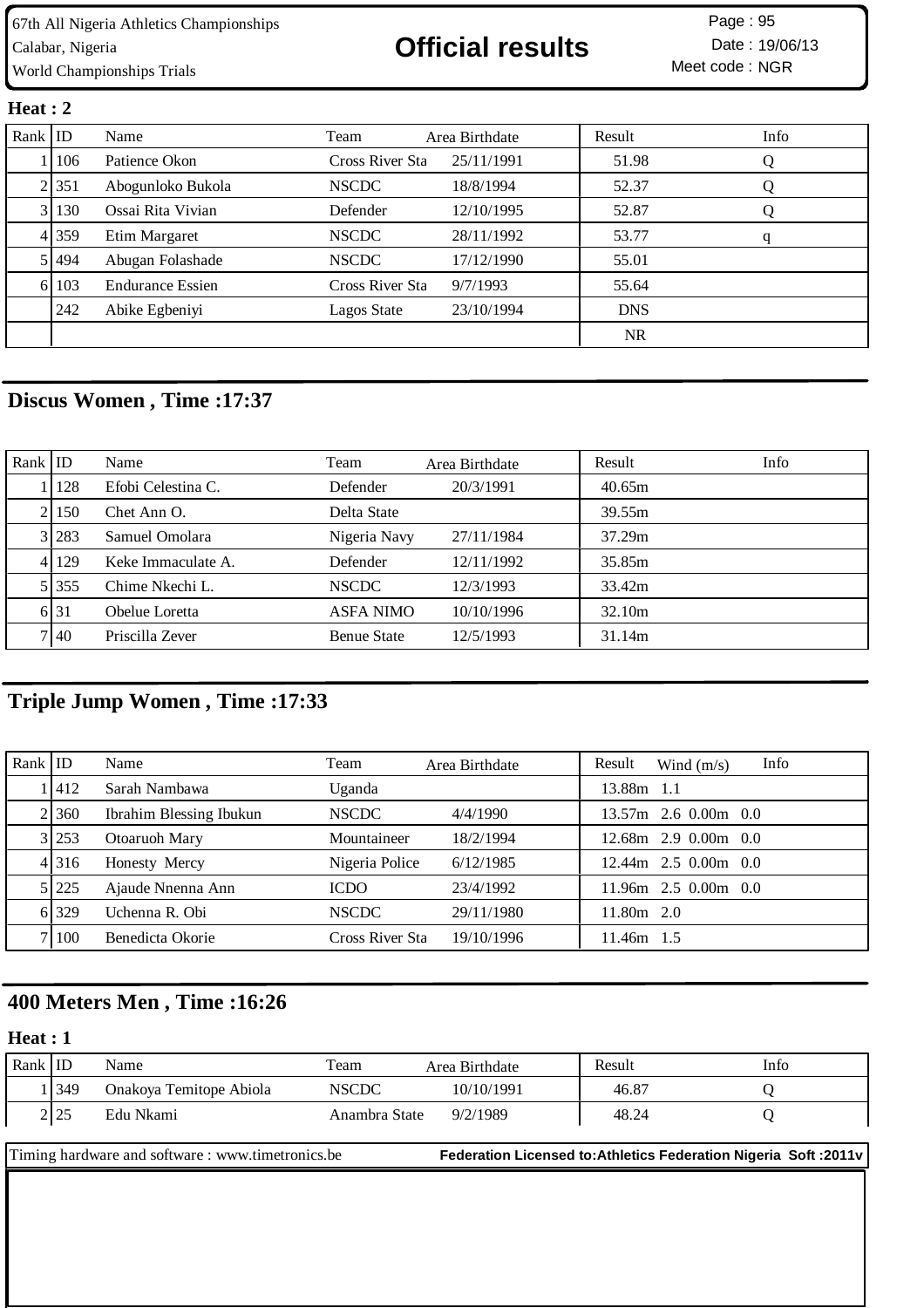World Championships Trials

# Calabar, Nigeria **19/06/13 Official results** Date : 19/06/13

Meet code : NGR Page: 96

| 3 298 | Ogunkole Segun      | Nigeria Police  | 11/4/1984  | 48.73      |  |
|-------|---------------------|-----------------|------------|------------|--|
| 4 84  | Edidiong Elijah     | Cross River Sta | 22/10/1994 | 49.17      |  |
| 51415 | Francis Sunday      | ICDO            | 11/2/1991  | 49.62      |  |
| 493   | Ratitura Narara     | Fiji Island     | 9/8/1992   | <b>DNF</b> |  |
| 297   | Odejobi Yaya        | Nigeria Police  | 17/11/1987 | <b>DNS</b> |  |
| 346   | Ogunmakinju Adeleye | <b>NSCDC</b>    | 20/3/1992  | <b>DNF</b> |  |

#### **Heat : 2**

| Rank $ $ ID |           | Name                   | Team            | Area Birthdate | Result     | Info |
|-------------|-----------|------------------------|-----------------|----------------|------------|------|
|             | 331       | Akwu Noah              | <b>NSCDC</b>    | 23/9/1990      | 46.68      |      |
|             | 2 2 1 8   | Odeka Gerald           | <b>ICDO</b>     | 21/3/1986      | 47.42      |      |
|             | 3 3 3 3 4 | Omeiza Akinrele        | Uniben          | 12/2/1996      | 47.59      | q    |
|             | 4 274     | <b>Charles Ebelebe</b> | Nigeria Custo   | 10/3/1994      | 47.96      |      |
|             | 5 99      | Yusufa Abba            | Cross River Sta | 25/7/1994      | 48.11      |      |
|             | 343       | Isaiah Victor          | <b>NSCDC</b>    | 20/9/1989      | <b>NR</b>  |      |
|             | 146       | Ugochukwu Ottah        | Delta State     | 15/9/1994      | <b>NR</b>  |      |
|             | 13        | Bola Lawal             | FB              | 26/6/1976      | <b>DNF</b> |      |

## **Heat : 3**

| Rank $ $ ID |           | Name              | Team           | Area Birthdate | Result     | Info |
|-------------|-----------|-------------------|----------------|----------------|------------|------|
|             | 1276      | Isah Salihu       | Nigeria Custo  | 22/2/1991      | 46.29      | Ő    |
|             | 2 350     | Tobi Ogunmola     | <b>NSCDC</b>   | 18/8/1994      | 46.51      | Q    |
|             | 3 3 3 3 7 | Oshasha Simeon    | Uniben         |                | 47.51      | q    |
|             | 4 55      | Ifiok Andrew Umoh | Civil Defence  | 22/11/1992     | 47.85      |      |
|             | 5 290     | Ekundayo Sehubo   | Nigeria Police | 29/10/1990     | 47.96      |      |
|             | 6 140     | Njoteah Peter     | Delta State    | 9/9/1992       | 48.08      |      |
|             | 7 235     | Adeniji Adedamola | Lagos State    | 24/11/1994     | 48.84      |      |
|             | 416       | Godday James      | <b>NSCDC</b>   | 9/1/1984       | <b>DNS</b> |      |

# **5000 Meter Women Final , Time :17:43**

| Rank $ $ ID |         | Name                                              | Team               | Area Birthdate | Result                                                           | Info |
|-------------|---------|---------------------------------------------------|--------------------|----------------|------------------------------------------------------------------|------|
|             | 1246    | Olowora Aminat                                    | Lagos State        | 21/3/1994      | 17:47.16                                                         |      |
|             | 2 213   | Mandung Monica Ezekiel                            | <b>ICDO</b>        |                | 18:04.20                                                         |      |
|             | 3 363   | Deborah Pam                                       | <b>NSCDC</b>       | 21/9/1990      | 18:20.67                                                         |      |
|             | 4 255   | Rotkang James                                     | Plateau            | 14/3/1996      | 18:28.20                                                         |      |
|             | 5   197 | Pereira Oluwabukola                               | High Altitude      | 10/12/1995     | 19:16.39                                                         |      |
|             | 6 71    | <b>Bulus Mikuk Blessing</b>                       | Civil Defence      | 14/2/1987      | 19:23.48                                                         |      |
|             | 387     | Oshasha Simeon                                    | Uniben             |                | <b>DIS</b>                                                       |      |
|             | 112     | Patience Udeme                                    | <b>Cross River</b> |                | <b>DIS</b>                                                       |      |
|             |         | Timing hardware and software : www.timetronics.be |                    |                | Federation Licensed to: Athletics Federation Nigeria Soft: 2011v |      |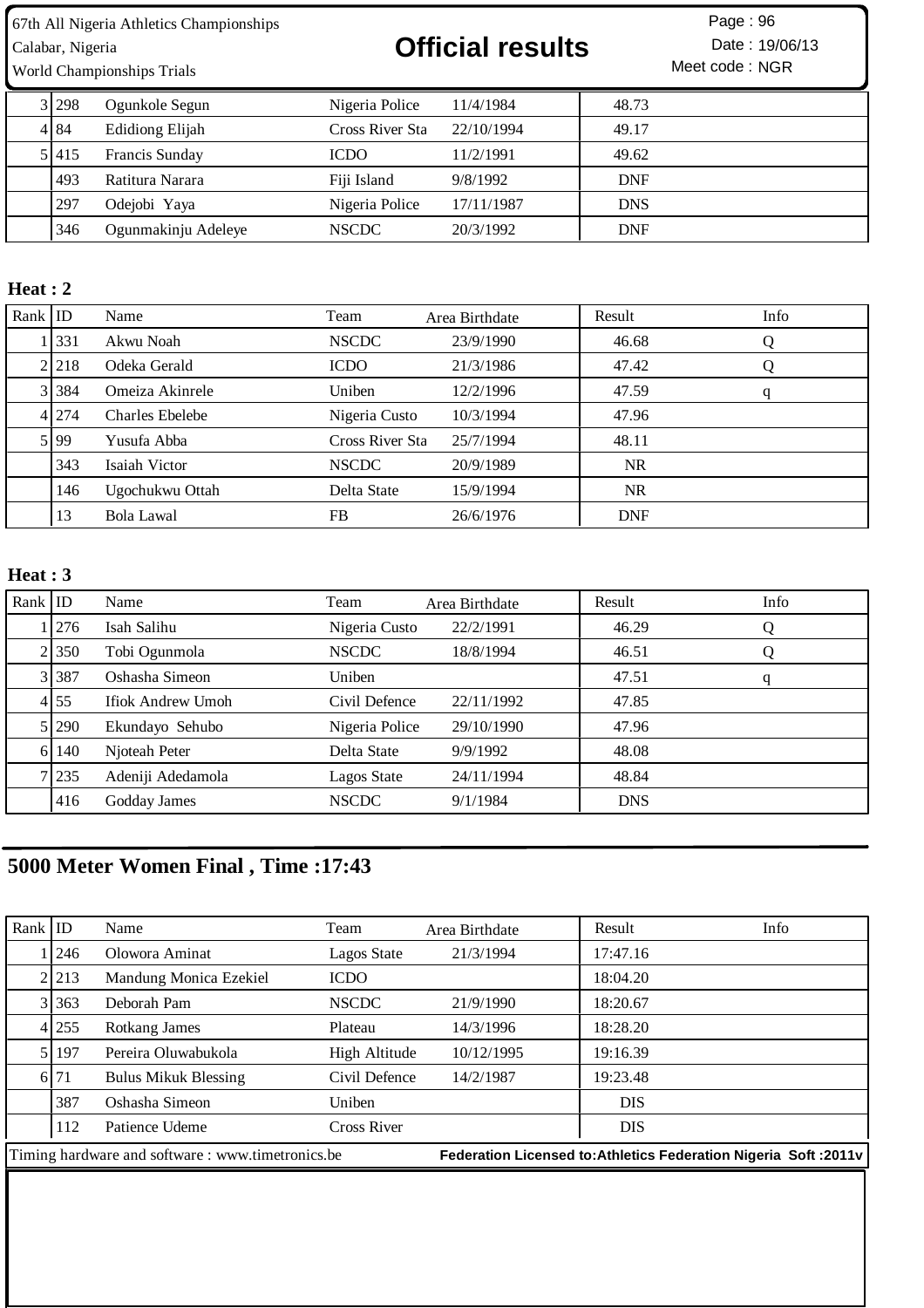# **1500 Meter Women Final , Time :15:56**

| Rank $ $ ID |       | Name                | Team           | Area Birthdate | Result  | Info |
|-------------|-------|---------------------|----------------|----------------|---------|------|
|             | 1 224 | Abiye David Joy     | <b>ICDO</b>    | 20/4/1992      | 4:50.17 |      |
|             | 2.246 | Olowora Aminat      | Lagos State    | 21/3/1994      | 4:50.65 |      |
|             | 3 114 | Vivian Ichull       | <b>Navy</b>    | 20/5/1988      | 4:50.99 |      |
|             | 4 22  | Chinazom Nwokoji    | Abia State     | 4/4/1997       | 4:52.05 |      |
|             | 5 271 | Ruth Sanni          | Navy           |                | 4:55.25 |      |
|             | 6 405 | Odejobi Bunmi       | Nigeria Police |                | 4:56.43 |      |
|             | 7 319 | Oribamise Olajumoke | Nigeria Police | 29/9/1993      | 4:56.54 |      |
|             | 8 254 | Afiniki Augustine   | Mountaineer    | 11/11/1996     | 4:57.22 |      |

# **1500 Meters Men Final , Time :16:05**

| $Rank$ ID |         | Name                 | Team                | Area Birthdate | Result  | Info |
|-----------|---------|----------------------|---------------------|----------------|---------|------|
|           | 1 81    | Soudi Hamajam        | Cross River Sta     | 22/2/1994      | 3:48.93 |      |
|           | 2 3 3 5 | David Barnabas       | <b>NSCDC</b>        | 14/2/1994      | 3:53.90 |      |
|           | 3 216   | Godfrey Charles Musa | <b>ICDO</b>         | 9/2/1989       | 3:55.73 |      |
|           | 41496   | Osheku Lawrence      | <b>NSCDC</b>        |                | 3:57.10 |      |
|           | 5 92    | David Enwa           | Cross River Sta     | 25/11/1996     | 4:00.35 |      |
|           | 6 207   | Muazu Adamu Shehu    | High Altitude       |                | 4:01.01 |      |
|           | 7 336   | Eden Patrick         | <b>NSCDC</b>        | 28/1/1985      | 4:07.00 |      |
|           | 8 191   | Adenrele Idowu       | <b>Greater Tomm</b> | 16/8/1996      | 4:07.28 |      |
|           | 9 491   | Ajani Abiodun        | Nigeria Police      | 31/12/1988     | 4:56.60 |      |

## **100 Meters Women , Time :18:01**

### **Wind = -2.5**

| Rank ID |         | Name                     | Team            | Area Birthdate | Result | Info |
|---------|---------|--------------------------|-----------------|----------------|--------|------|
|         | 11      | <b>Okagbare Blessing</b> | Delta State     | 9/10/1988      | 11.25  |      |
|         | 212     | Asumnu Gloria            | Delta State     | 26/11/1988     | 11.47  |      |
|         | 3 353   | Alphonsus Peace Uko      | <b>NSCDC</b>    | 26/12/1995     | 11.67  |      |
|         | 41492   | Kalu Stephaine           | <b>FB</b>       | 5/8/1993       | 11.83  |      |
|         | 5 278   | Odeyemi Deborah          | Nigeria Immig   | 21/5/1995      | 11.88  |      |
|         | 6 104   | Miriam Bassey            | Cross River Sta | 18/5/1991      | 11.93  |      |
|         | 7.70    | Sule Justina             | Civil Defence   | 30/7/1989      | 12.04  |      |
|         | 8 3 1 5 | Goodness Thomas          | Nigeria Police  | 8/12/1993      | 12.05  |      |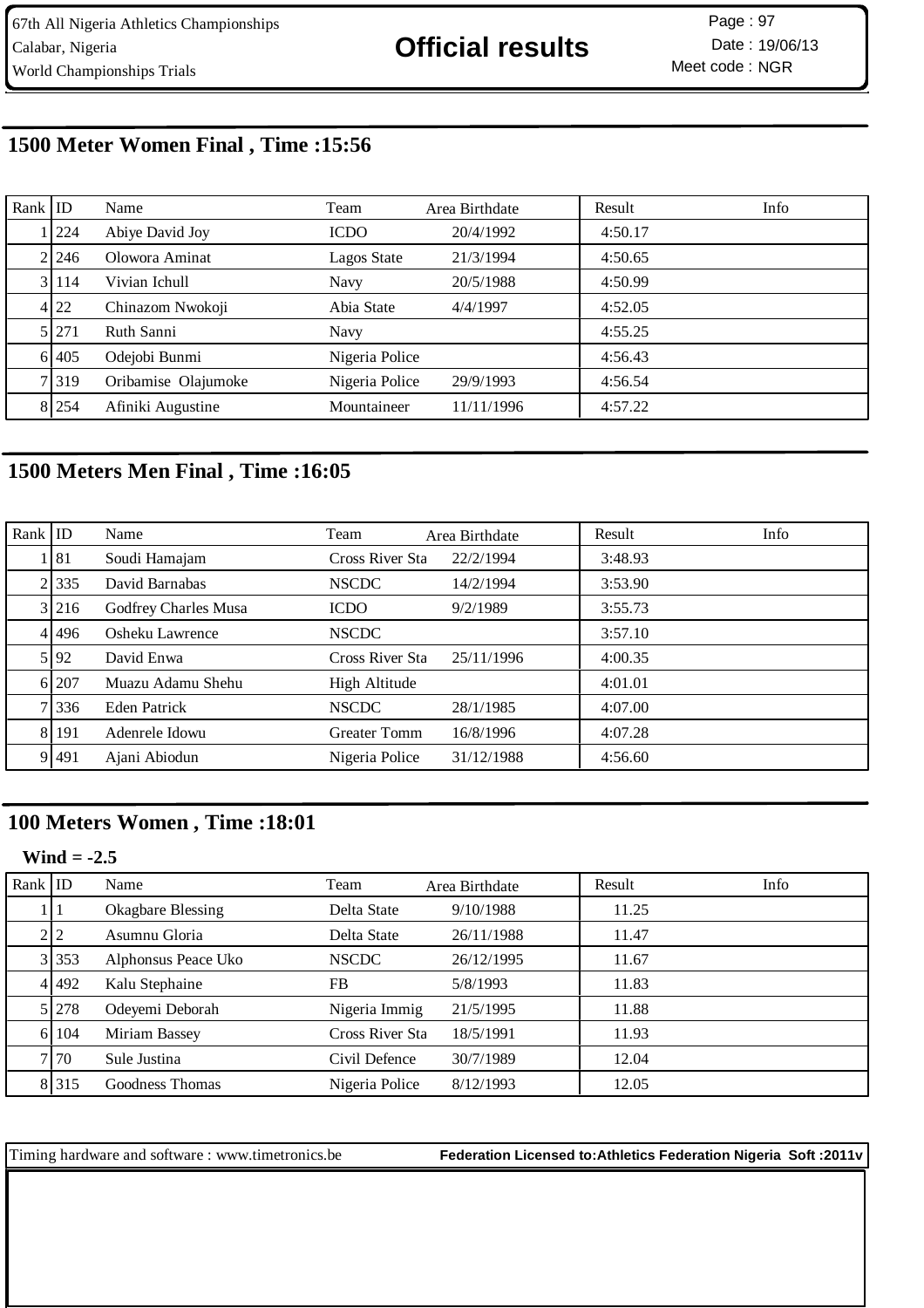67th All Nigeria Athletics Championships Calabar, Nigeria **19/06/13 Official results** Date : 19/06/13 World Championships Trials

Meet code: NGR Page: 98

# **Heptathlon Women , Time :20:18 NR: 6049 AR: 6423 WR: 7291**

| Rank ID |                | Name                   | Team         | Area Birthdate | Result            | Info |
|---------|----------------|------------------------|--------------|----------------|-------------------|------|
|         | <sup>171</sup> | Okoro Patience         | Edo State    | 10/7/1984      | 5238 <sub>p</sub> |      |
|         | 21365          | Francis Ruth Oluwakemi | <b>NSCDC</b> | 7/3/1993       | 4437 <sub>p</sub> |      |
|         | 31177          | Nwodo Rosemary         | Enugu State  | 8/1/1983       | 2650p             |      |

## **Long Jump Women , Time :10:19**

#### **Flight : 1**

| Rank   ID |       | Name                   | Team         | Area Birthdate | Result      | Wind $(m/s)$               | Info  |
|-----------|-------|------------------------|--------------|----------------|-------------|----------------------------|-------|
|           | 171   | Okoro Patience         | Edo State    | 10/7/1984      | 5.50m 0.2   |                            | 700 P |
|           | 21365 | Francis Ruth Oluwakemi | <b>NSCDC</b> | 7/3/1993       | 5.39m $0.2$ |                            | 668 P |
|           | 31177 | Nwodo Rosemary         | Enugu State  | 8/1/1983       |             | $4.55m$ 3.0 0.00m 0.0441 P |       |

# **200 Meters Women Semi Final , Time :10:14**

#### **Heat : 1 Wind = -0.8**

| Rank ID |       | Name              | Team            | Area Birthdate | Result | <b>Info</b> |
|---------|-------|-------------------|-----------------|----------------|--------|-------------|
|         | 104   | Miriam Bassey     | Cross River Sta | 18/5/1991      | 23.78  |             |
|         | 2.315 | Goodness Thomas   | Nigeria Police  | 8/12/1993      | 24.60  |             |
|         | 3 441 | Aboluwade Yetunde | Ondo State      |                | 25.12  |             |
|         | 41498 | Kemasuode Gloria  |                 |                | 30.49  |             |

#### **Heat : 2 Wind = -0.9**

| Rank $ $ ID |         | Name                     | Team          | Area Birthdate | Result | Info |
|-------------|---------|--------------------------|---------------|----------------|--------|------|
|             |         | <b>Okagbare Blessing</b> | Delta State   | 9/10/1988      | 22.80  |      |
|             | 21408   | Janeth Amposah           | Ghana         |                | 24.30  |      |
|             | 3 361   | Igbinosun Isoken W.      | <b>NSCDC</b>  | 25/5/1993      | 24.40  |      |
|             | 4 278   | Odeyemi Deborah          | Nigeria Immig | 21/5/1995      | 24.42  |      |
|             | 5 6 6 3 | Bassey Gloria Linda      | Civil Defence | 21/11/1990     | 24.77  |      |
|             | 6 228   | Faseun Olutola           | <b>ICDO</b>   | 16/11/1990     | 25.51  |      |

## **Javelin Women Heptathlon , Time :11:05**

### **Flight : 1**

| Rank ID |         | Name                                             | Team         | Area Birthdate | Result                                                            | Info  |
|---------|---------|--------------------------------------------------|--------------|----------------|-------------------------------------------------------------------|-------|
|         | l I 171 | Okoro Patience                                   | Edo State    | 10/7/1984      | 39.73m                                                            | 662 P |
|         | 2.365   | Francis Ruth Oluwakemi                           | <b>NSCDC</b> | 7/3/1993       | 33.75m                                                            | 548 P |
|         | 3 177   | Nwodo Rosemary                                   | Enugu State  | 8/1/1983       | 29.32m                                                            | 464 P |
|         |         |                                                  |              |                |                                                                   |       |
|         |         | Timing hardware and software: www.timetronics.be |              |                | Federation Licensed to: Athletics Federation Nigeria Soft : 2011v |       |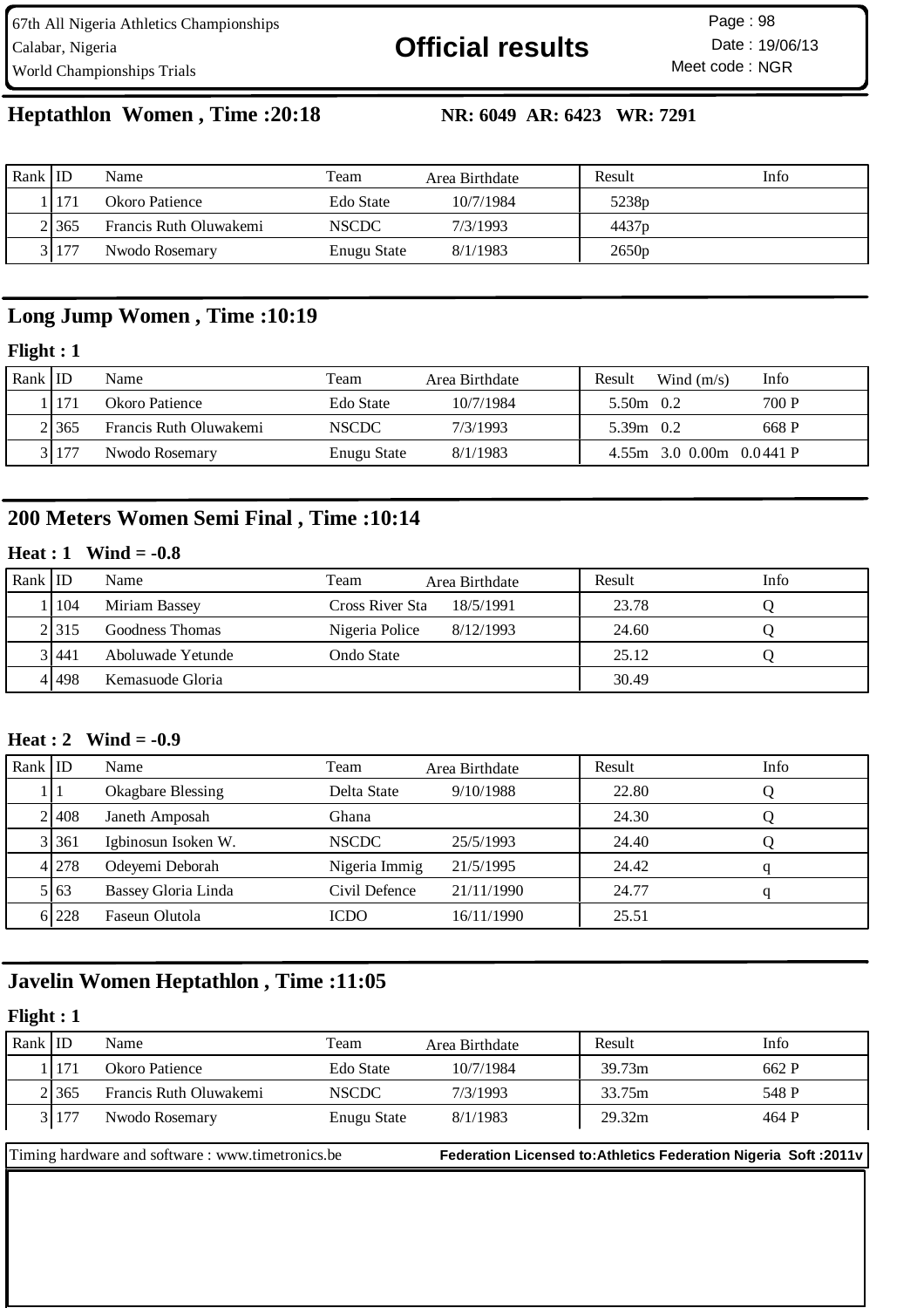## **Pole Vault Men , Time :16:10**

| Rank ID |            | Name                 | Team               | Area Birthdate | Result | Info |
|---------|------------|----------------------|--------------------|----------------|--------|------|
|         | <b>190</b> | Edwin Emmanuel       | Cross River Sta    |                | 3.70m  |      |
|         | 2 82       | <b>Bassey Melody</b> | Cross River Sta    | 20/5/1996      | 3.60m  |      |
|         | 2 36       | Ochapa Sunday        | <b>Benue State</b> | 4/7/1987       | 3.60m  |      |

## **100 Meters Men Decathlon , Time :17:46**

### **Heat : 1 Wind = -1.2**

| Rank ID |       | Name              | Team            | Area Birthdate | Result | Info  |
|---------|-------|-------------------|-----------------|----------------|--------|-------|
|         | 444   | Bernard Abu Akpan | <b>NSCDC</b>    |                | 11.14  | 830 P |
|         | 2 162 | Ganiyu Monsuru    | Eagle Sight At  | 15/5/1987      | 11.44  | 765 P |
|         | 3 448 | Rafiu Yusuf       | Nigeria Police  | 14/7/1985      | 11.49  | 755 P |
|         | 4 97  | Martins Amoda     | Cross River Sta |                | 11.81  | 689 P |
|         | 5 287 | Akinoso Adebayo   | Nigeria Police  | 8/6/1989       | 12.22  | 608 P |
|         | 6 447 | Lai Marcus        |                 |                | 12.85  | 494 P |

#### **Heat : 2 Wind = -1.3**

| Rank $ $ ID |           | Name              | Team           | Area Birthdate | Result     | Info  |
|-------------|-----------|-------------------|----------------|----------------|------------|-------|
|             | 1251      | Ifeanyi Atuma     | Mausi Athletic | 1/10/1996      | 11.27      | 801 P |
|             | 2458      | Adeyemi Ebunola   | <b>ICDO</b>    | 30/8/1993      | 11.51      | 750 P |
|             | 3 3 3 8 6 | Osadolor Samuel   | Uniben         | 27/11/1994     | 11.61      | 730 P |
|             | 4 232     | Ivory Onakpoberuo | <b>NSCDC</b>   | 5/12/1990      | 11.67      | 717 P |
|             | 51439     | Pere Oruwuru      | Customs        | 20/3/1993      | 12.09      | 633 P |
|             | 6 443     | Ajetunmobi Taiwo  | <b>ICDO</b>    | 29/12/1993     | 12.33      | 588 P |
|             | 442       | Oladipupo Charles | <b>ICDO</b>    | 14/4/1984      | <b>DNS</b> | 0P    |

# **Long Jump Men Decathlon , Time :12:47**

#### **Flight : 1**

| Rank $ $ ID |           | Name                                                                                                                    | Team                                                                     | Area Birthdate | Result      | Wind $(m/s)$ | Info  |
|-------------|-----------|-------------------------------------------------------------------------------------------------------------------------|--------------------------------------------------------------------------|----------------|-------------|--------------|-------|
|             | 1232      | Ivory Onakpoberuo                                                                                                       | <b>NSCDC</b>                                                             | 5/12/1990      | $7.07m$ 0.4 |              | 830 P |
|             | 2197      | Martins Amoda                                                                                                           | Cross River Sta                                                          |                | $6.81m$ 1.8 |              | 769 P |
|             | 3 3 3 8 6 | Osadolor Samuel                                                                                                         | Uniben                                                                   | 27/11/1994     | $6.41m$ 0.5 |              | 677 P |
|             | 4 439     | Pere Oruwuru                                                                                                            | Customs                                                                  | 20/3/1993      | $6.29m$ 0.0 |              | 650 P |
|             | 5 287     | Akinoso Adebayo                                                                                                         | Nigeria Police                                                           | 8/6/1989       | $6.24m$ 1.9 |              | 639 P |
|             | 6 444     | Bernard Abu Akpan                                                                                                       | <b>NSCDC</b>                                                             |                | $6.20m$ 0.0 |              | 630 P |
|             | 7   162   | Ganiyu Monsuru                                                                                                          | Eagle Sight At                                                           | 15/5/1987      | $6.13m$ 0.0 |              | 615 P |
|             |           | $\mathbf{F}$ . The state of the state of $\mathbf{A}$ is $\mathbf{G}$ . The state of the state of state $\mathbf{L}$ is | Exploration I to consider Additional Exploration Alternation Andromadure |                |             |              |       |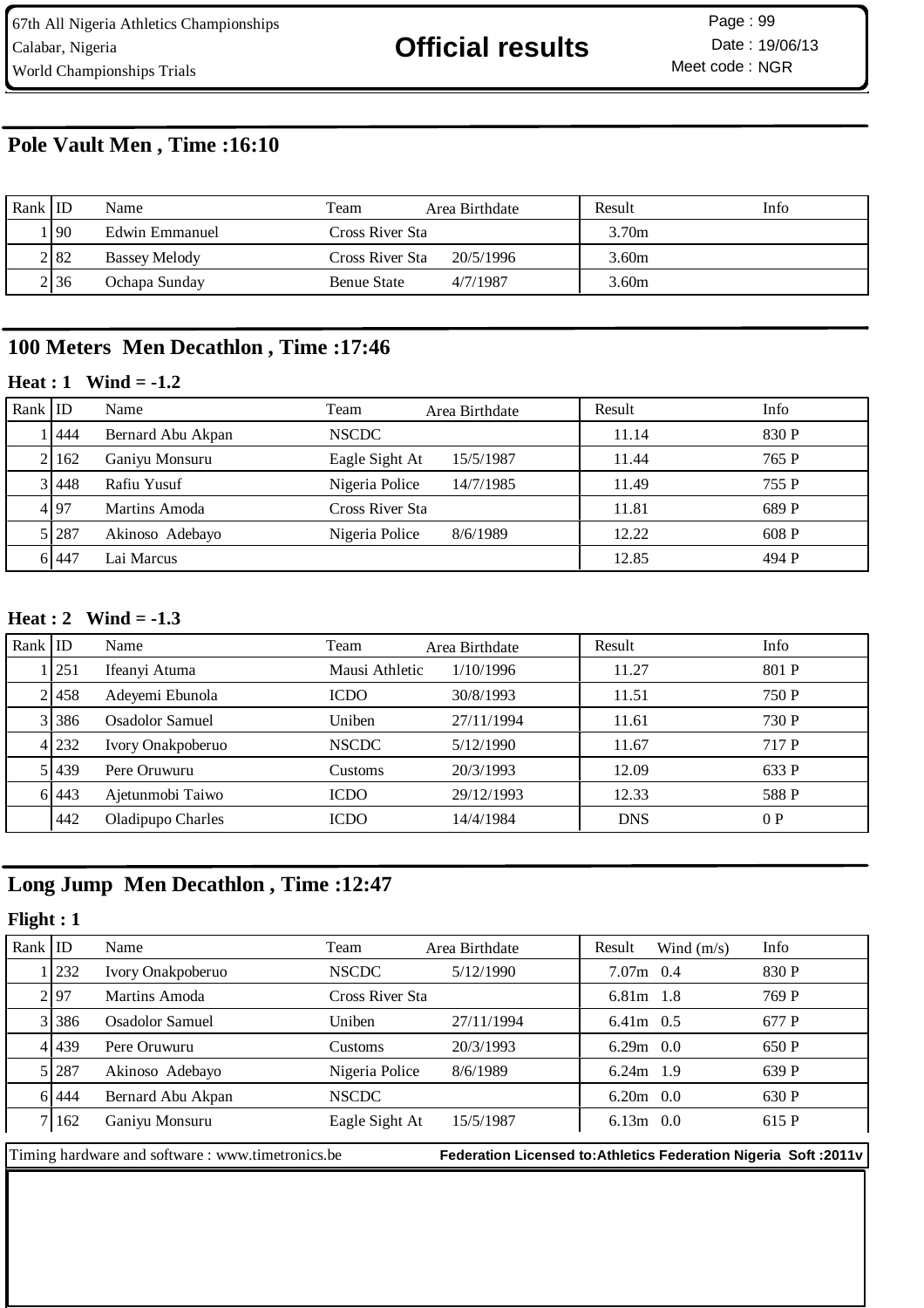World Championships Trials

Calabar, Nigeria **19/06/13 Official results** Date : 19/06/13

Meet code: NGR Page :

| 81448  | Rafiu Yusuf      | Nigeria Police | 14/7/1985  | $6.03m$ 0.8   | 593 P |
|--------|------------------|----------------|------------|---------------|-------|
| 91443  | Ajetunmobi Taiwo | ICDO           | 29/12/1993 | $5.20m - 0.4$ | 421 P |
| 101458 | Adevemi Ebunola  | ICDO           | 30/8/1993  | $5.09m - 0.1$ | 400P  |
| 11447  | Lai Marcus       |                |            | $5.08m - 0.2$ | 398 P |

## **Shot Put Men Decathlon , Time :16:45**

### **Flight : 1**

| Rank $ $ ID |        | Name                   | Team            | Area Birthdate | Result            | Info  |
|-------------|--------|------------------------|-----------------|----------------|-------------------|-------|
|             | 162    | Ganiyu Monsuru         | Eagle Sight At  | 15/5/1987      | 12.93m            | 663 P |
|             | 21448  | Rafiu Yusuf            | Nigeria Police  | 14/7/1985      | 10.41m            | 510 P |
|             | 31444  | Bernard Abu Akpan      | <b>NSCDC</b>    |                | 10.18m            | 496 P |
|             | 4 386  | <b>Osadolor Samuel</b> | Uniben          | 27/11/1994     | 9.87m             | 478 P |
|             | 51447  | Lai Marcus             |                 |                | 9.22m             | 439 P |
|             | 6 97   | Martins Amoda          | Cross River Sta |                | 9.02m             | 427 P |
|             | 7 232  | Ivory Onakpoberuo      | <b>NSCDC</b>    | 5/12/1990      | 8.22m             | 379 P |
|             | 81439  | Pere Oruwuru           | Customs         | 20/3/1993      | 7.35m             | 328 P |
|             | 9 287  | Akinoso Adebayo        | Nigeria Police  | 8/6/1989       | 7.30 <sub>m</sub> | 325 P |
|             | 10 443 | Ajetunmobi Taiwo       | <b>ICDO</b>     | 29/12/1993     | 6.08m             | 253 P |

# **Hammer Men Final , Time :18:04**

| Rank $ ID$ |             | Name                    | Team            | Area Birthdate | Result | Info |
|------------|-------------|-------------------------|-----------------|----------------|--------|------|
|            | <b>1341</b> | Ibrahim Baba            | <b>NSCDC</b>    | 2/2/1988       | 55.10m |      |
|            | 2 57        | Ojesebholo Charles      | Civil Defence   | 18/12/1986     | 51.06m |      |
|            | 31162       | Ganiyu Monsuru          | Eagle Sight At  | 15/5/1987      | 46.89m |      |
|            | 4 143       | Patrick Ilukwe          | Delta State     | 26/4/1991      | 45.37m |      |
|            | 5 1 1 6 3   | Ibrahim Friday          | Eagle Sight At  | 21/12/1977     | 45.05m |      |
|            | 6 219       | Olatunji Olawale Samuel | <b>ICDO</b>     | 21/9/1983      | 44.94m |      |
|            | 7150        | Ajala Olayinka Saheed   | Christable Athl | 21/1/1992      | 38.49m |      |

# **Triple Jump Men Final , Time :17:45**

| Rank ID |       | Name              | Team            | Area Birthdate | Result       | Wind $(m/s)$ | Info |
|---------|-------|-------------------|-----------------|----------------|--------------|--------------|------|
|         | .16   | Tosin Oke         | Delta State     | 1/10/1980      | $16.64m$ 0.2 |              |      |
|         | 2116  | Olamigoke Olumide | FB              |                | $16.16m$ 0.3 |              |      |
|         | 3 348 | Olajide Abiola    | <b>NSCDC</b>    | 8/7/1993       | $15.61m$ 0.8 |              |      |
|         | 4 77  | Edoki Fabian      | Cross River Sta | 17/7/1996      | 15.46m 1.3   |              |      |
|         | 5 427 | Ozor Valentine    | Enugu State     |                | 15.20m 0.1   |              |      |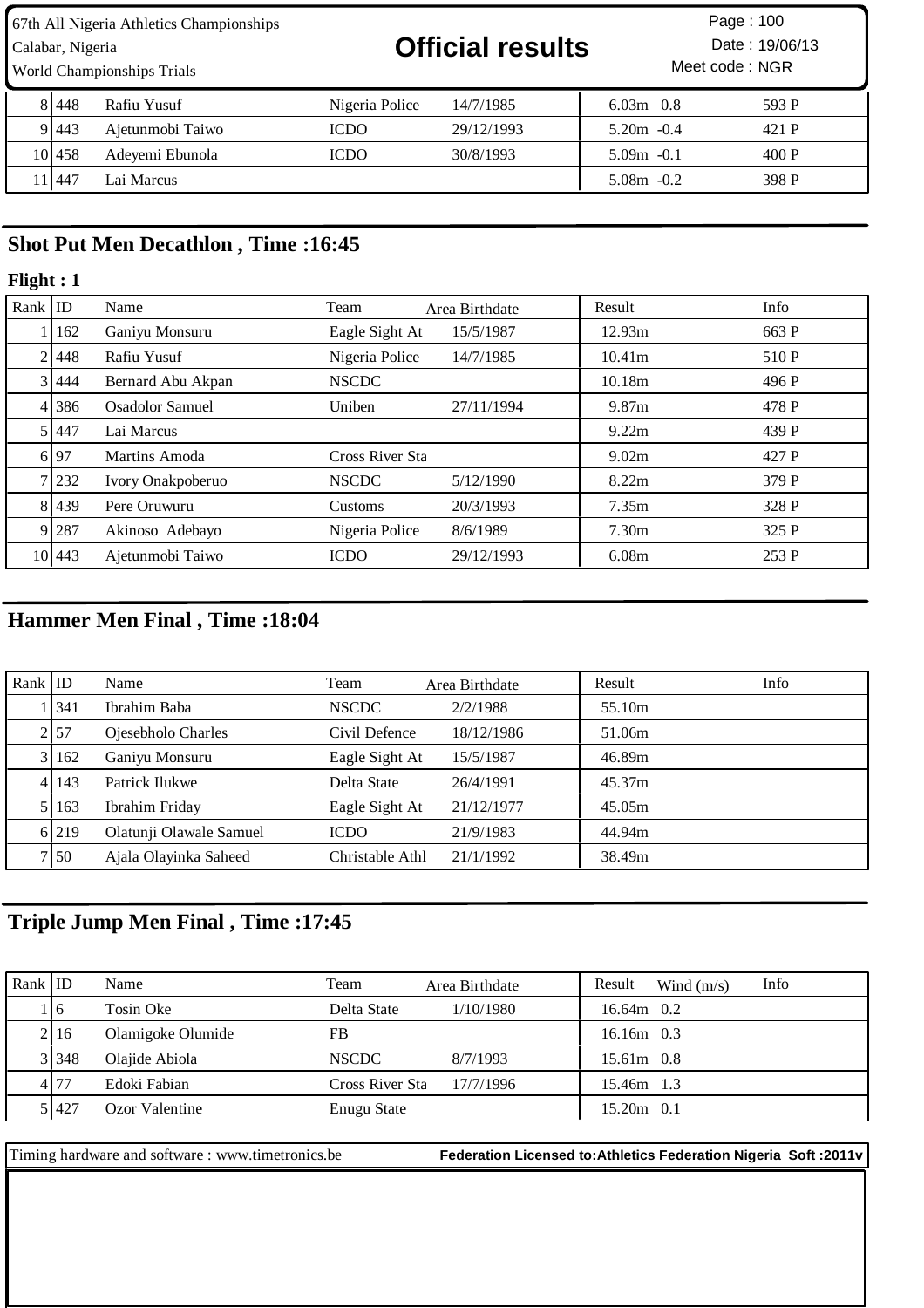67th All Nigeria Athletics Championships Calabar, Nigeria **19/06/13 Official results** Date : 19/06/13 World Championships Trials

| 6 144   | Theophilus Ejovi        | Delta State                  | 15.13m       |
|---------|-------------------------|------------------------------|--------------|
| 7 326   | George Jones            | Nigeria Prisons<br>24/6/1985 | $14.59m$ 0.4 |
| 8 8 8 9 | <b>Emmanuel Effiong</b> | Cross River Sta              | $13.79m$ 0.6 |

# **100m Hurdles Women Final , Time :14:09**

#### **Wind = -2.3**

| Rank $ $ ID |       | Name                  | Team            | Area Birthdate | Result | Info |
|-------------|-------|-----------------------|-----------------|----------------|--------|------|
|             | 10    | Ugonna Ndu            | FB              | 27/6/1991      | 13.47  |      |
|             | 21178 | Ogoegbunam Amaka      | Delta State     | 3/3/1990       | 13.61  |      |
|             | 3 102 | Bridget Ekongolo      | Cross River Sta | 9/7/1991       | 14.11  |      |
|             | 41409 | Amenebede Rosina      | Ghana           |                | 14.13  |      |
|             | 5 226 | Efe Favour            | <b>ICDO</b>     | 14/7/1994      | 14.31  |      |
|             | 6 227 | Eferobor Oghenetejiri | <b>ICDO</b>     | 10/9/1990      | 14.70  |      |
|             | 1378  | Aderonke Ademosu      | Splendour Athl  | 13/7/1996      | 16.67  |      |

# **110m Hurdles Men Final , Time :14:25**

### **Wind = -1.3**

| Rank $ $ ID |         | Name                 | Team           | Area Birthdate | Result     | Info |
|-------------|---------|----------------------|----------------|----------------|------------|------|
|             | 18      | Selim Nurudeen       | FB             | 1/2/1983       | 13.64      |      |
|             | 2 296   | Martins Ogieriakhi   | Nigeria Police | 6/6/1993       | 13.95      |      |
|             | 3 60    | Utip Wisdom Benjamin | Civil Defence  | 25/1/1992      | 14.15      |      |
|             | 4 306   | Tosin Ogedengbe      | Nigeria Police | 10/7/1989      | 14.21      |      |
|             | 5 3 4 7 | Okon Samuel Etim     | <b>NSCDC</b>   | 6/5/1983       | 14.30      |      |
|             | 6 16 0  | Abejoye Oyeniyi      | Eagle Sight At | 16/1/1993      | 14.82      |      |
|             | 121     | Pesu Godfrey Timi    | Defender       | 10/7/1988      | <b>DNS</b> |      |

## **800 Meters Women Heptathlon , Time :14:51**

## **Heat : 1**

| Rank ID |       | Name                   | Team         | Area Birthdate | Result  | Info  |
|---------|-------|------------------------|--------------|----------------|---------|-------|
|         | 365   | Francis Ruth Oluwakemi | <b>NSCDC</b> | 7/3/1993       | 2:33.67 | 648 P |
|         | 21171 | Okoro Patience         | Edo State    | 10/7/1984      | 2:38.69 | 588 P |
|         | 3 177 | Nwodo Rosemary         | Enugu State  | 8/1/1983       | 3:18.47 | 213 P |

# **400 Meter Women Final , Time :14:54**

| Rank ID                                          |       | Name          | Team        | Area Birthdate | Result | Info                                                              |  |
|--------------------------------------------------|-------|---------------|-------------|----------------|--------|-------------------------------------------------------------------|--|
|                                                  | 1   3 | Regina George | Delta State | 17/2/1991      | 50.99  |                                                                   |  |
|                                                  |       |               |             |                |        |                                                                   |  |
| Timing hardware and software: www.timetronics.be |       |               |             |                |        |                                                                   |  |
|                                                  |       |               |             |                |        | Federation Licensed to: Athletics Federation Nigeria Soft : 2011v |  |
|                                                  |       |               |             |                |        |                                                                   |  |
|                                                  |       |               |             |                |        |                                                                   |  |
|                                                  |       |               |             |                |        |                                                                   |  |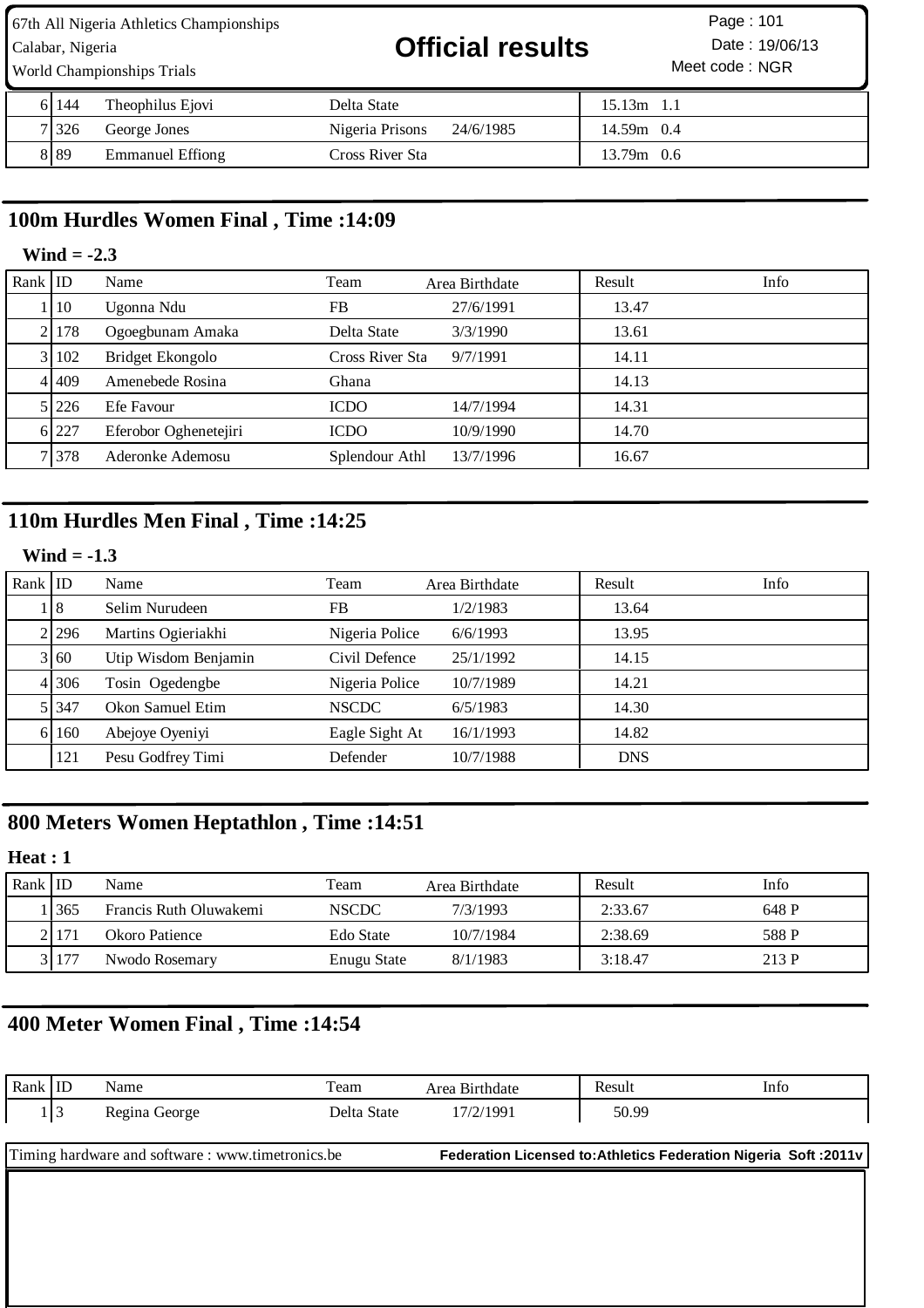World Championships Trials

Calabar, Nigeria **19/06/13 Official results** Date : 19/06/13

Meet code: NGR Page :

| 21106   | Patience Okon       | Cross River Sta | 25/11/1991 | 51.87 |
|---------|---------------------|-----------------|------------|-------|
| 31362   | Omotosho Omolara G. | <b>NSCDC</b>    | 25/5/1993  | 52.00 |
| 4 3 1 7 | Josephine Ehigie    | Nigeria Police  | 1/12/1985  | 52.35 |
| 5 3 3 1 | Abogunloko Bukola   | <b>NSCDC</b>    | 18/8/1994  | 52.39 |
| 6 130   | Ossai Rita Vivian   | Defender        | 12/10/1995 | 52.43 |
| 7 359   | Etim Margaret       | <b>NSCDC</b>    | 28/11/1992 | 53.84 |
| 8 64    | Benjamin Ada Favour | Civil Defence   | 18/5/1994  | 54.61 |

# **400 Meters Men Final , Time :20:36**

| Rank $ $ ID |         | Name                    | Team          | Area Birthdate | Result | Info |
|-------------|---------|-------------------------|---------------|----------------|--------|------|
|             | 1 3 3 1 | Akwu Noah               | <b>NSCDC</b>  | 23/9/1990      | 45.59  |      |
|             | 2 349   | Onakoya Temitope Abiola | <b>NSCDC</b>  | 10/10/1991     | 45.79  |      |
|             | 3 276   | Isah Salihu             | Nigeria Custo | 22/2/1991      | 46.19  |      |
|             | 4 350   | Tobi Ogunmola           | <b>NSCDC</b>  | 18/8/1994      | 46.43  |      |
|             | 5 2 1 8 | Odeka Gerald            | <b>ICDO</b>   | 21/3/1986      | 47.17  |      |
|             | 6 384   | Omeiza Akinrele         | Uniben        | 12/2/1996      | 47.35  |      |
|             | 7 25    | Edu Nkami               | Anambra State | 9/2/1989       | 47.97  |      |
|             | 8 387   | Oshasha Simeon          | Uniben        |                | 48.09  |      |

# **100 Meters Men Semi Final , Time :15:31**

## **Heat : 1 Wind = 0.8**

| Rank $ $ ID |         | Name                         | Team           | Area Birthdate | Result | Info |
|-------------|---------|------------------------------|----------------|----------------|--------|------|
|             | 1344    | Nmaju Okeudo Jonathan        | <b>NSCDC</b>   | 9/1/1993       | 10.47  | Q    |
|             | 2.334   | Chukwudike Harry             | <b>NSCDC</b>   | 9/1/1994       | 10.50  | Q    |
|             | 3 385   | Onyeaku Chukwuma             | Uniben         | 3/10/1991      | 10.57  | Q    |
|             | 4 29 3  | Kasumu Ahmed                 | Nigeria Police | 1/1/1989       | 10.58  |      |
|             | 5 305   | Tamuontonye Briggs           | Nigeria Police | 25/5/1995      | 10.58  |      |
|             | 6 217   | Ikhazobor Victor             | <b>ICDO</b>    | 22/11/1994     | 10.60  |      |
|             | 7 5 6   | <b>Imhoaperamhe Nicholas</b> | Civil Defence  | 13/4/1992      | 10.61  |      |
|             | 8 4 2 2 | Akomolafe Ademola            | Police         | 1/2/1994       | 10.73  |      |

#### **Heat : 2 Wind = 0.1**

| Rank ID |       | Name               | Team          | Area Birthdate | Result | Info |
|---------|-------|--------------------|---------------|----------------|--------|------|
|         | . 14  | Ogho-Oghene Egwero | <b>NSCDC</b>  | 26/11/1988     | 10.20  |      |
|         | 2.413 | Ogunlewe Seye      | Delta State   | 30/8/1991      | 10.38  |      |
|         | 3 12  | Agbaje Fred        | Delta State   | 26/6/1988      | 10.46  |      |
|         | 4 275 | Emuobonuvie Mamus  | Nigeria Custo | 10/3/1994      | 10.50  |      |
|         | 5 147 | Ukale Elvis        | Delta State   | 6/3/1991       | 10.56  |      |
|         |       |                    |               |                |        |      |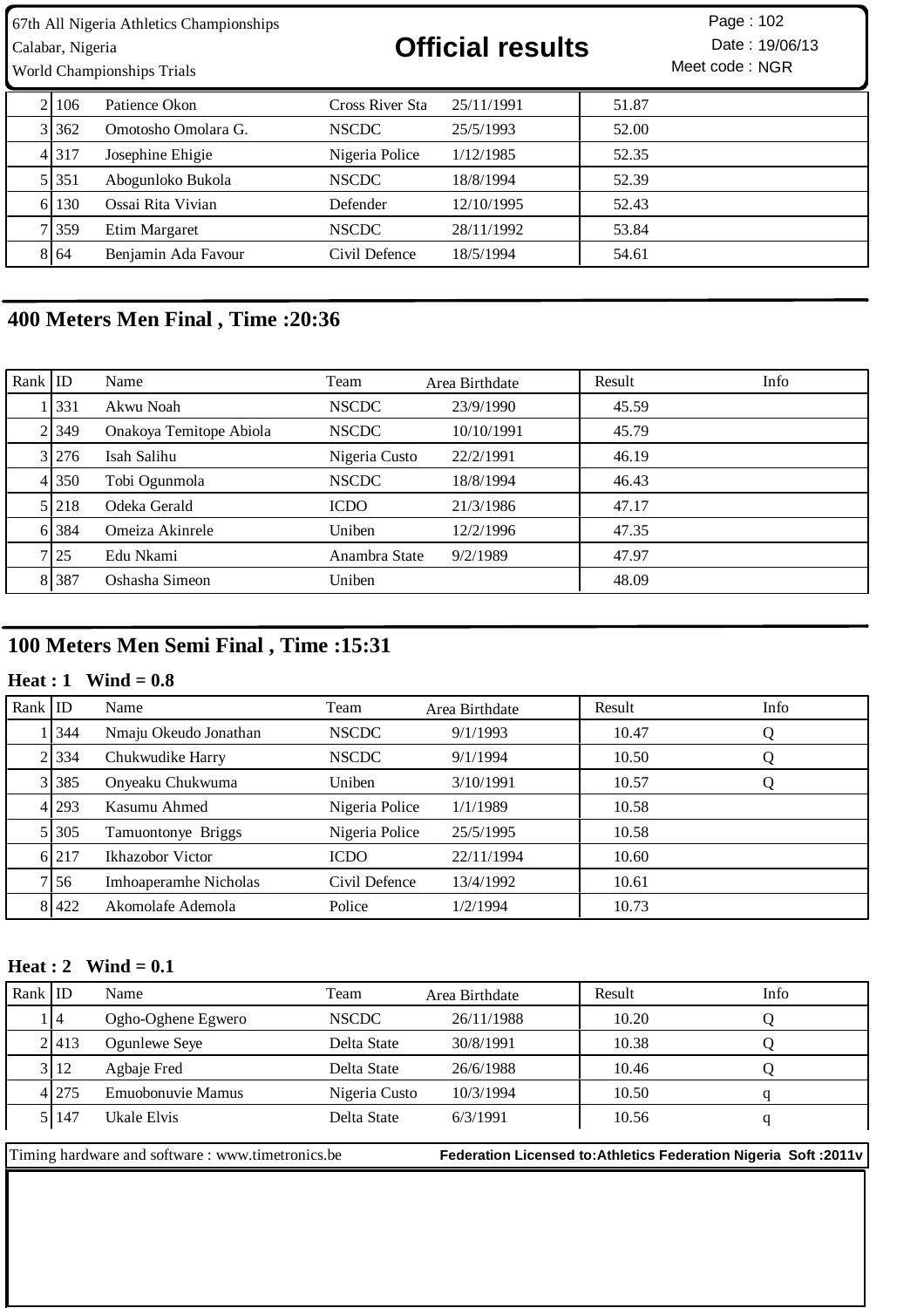67th All Nigeria Athletics Championships Calabar, Nigeria **19/06/13 Official results** Date : 19/06/13

Meet code : NGR Page :

| 61 137 | Egode Anthony   | Delta State     | 20/12/1994 | 10.68 |
|--------|-----------------|-----------------|------------|-------|
| 7 59   | Oyebiyi Ayobami | Civil Defence   | 30/10/1992 | 10.83 |
| -95    | Peter Bissek    | Cross River Sta | 19/8/1980  | DIS   |

# **High Jump Sen Men , Time :17:05**

World Championships Trials

### **Flight : 1**

| Rank $ $ ID |         | Name                   | Team            | Area Birthdate | Result            | Info  |
|-------------|---------|------------------------|-----------------|----------------|-------------------|-------|
|             | 287     | Akinoso Adebayo        | Nigeria Police  | 8/6/1989       | 1.80m             | 627 P |
|             | 386     | <b>Osadolor Samuel</b> | Uniben          | 27/11/1994     | 1.80m             | 627 P |
|             | 1   162 | Ganiyu Monsuru         | Eagle Sight At  | 15/5/1987      | 1.80m             | 627 P |
|             | 4 232   | Ivory Onakpoberuo      | <b>NSCDC</b>    | 5/12/1990      | 1.70 <sub>m</sub> | 544 P |
|             | 51448   | Rafiu Yusuf            | Nigeria Police  | 14/7/1985      | 1.65m             | 504 P |
|             | 5 444   | Bernard Abu Akpan      | <b>NSCDC</b>    |                | 1.65m             | 504 P |
|             | 443     | Ajetunmobi Taiwo       | <b>ICDO</b>     | 29/12/1993     | NR.               | 0P    |
|             | 439     | Pere Oruwuru           | Customs         | 20/3/1993      | NR.               | 0P    |
|             | 97      | Martins Amoda          | Cross River Sta |                | <b>NR</b>         | 0P    |
|             | 447     | Lai Marcus             |                 |                | <b>NR</b>         | 0P    |

# **Javelin Men Final , Time :08:26**

| Rank $ $ ID |                   | Name               | Team               | Area Birthdate | Result | Info |
|-------------|-------------------|--------------------|--------------------|----------------|--------|------|
|             | $\overline{1327}$ | Kenechukwu Ezeofor | Nigeria Prisons    | 9/7/1984       | 68.03m |      |
|             | 2.302             | Osanyade Friday    | Nigeria Police     |                | 67.44m |      |
|             | 3 74              | Adams Samuel       | Cross River Sta    | 20/12/1993     | 67.12m |      |
|             | 4 292             | Johnmike Eze       | Nigeria Police     | 14/12/1985     | 62.50m |      |
|             | 5 37              | Tsafa Ferdinand    | <b>Benue State</b> | 20/12/1993     | 59.75m |      |
|             | 6 325             | Ezeofor Chinedu    | Nigeria Prisons    | 12/7/1986      | 59.31m |      |
|             | 7 342             | Igbinosun Kingsley | <b>NSCDC</b>       | 27/6/1989      | 56.82m |      |
|             | 8 3 0 3           | Osaze Julius       | Nigeria Police     | 3/7/1980       | 55.01m |      |

# **10.000 Meters Women Final , Time :17:28**

| Rank ID |       | Name                   | Team               | Area Birthdate | Result     | Info |
|---------|-------|------------------------|--------------------|----------------|------------|------|
|         | .1364 | Dung Janet             | <b>NSCDC</b>       | 2/7/1987       | 37:22.02   |      |
|         | 2.38  | Iwanger Akaha          | <b>Benue State</b> | 6/7/1996       | 38:56.60   |      |
|         | 3 212 | <b>Esther Dimtok</b>   | High Altitude      |                | 39:33.78   |      |
|         | 41435 | Michael Lydia          | Nassarawa          | 15/12/1997     | 39:59.93   |      |
|         | 213   | Mandung Monica Ezekiel | <b>ICDO</b>        |                | <b>DNF</b> |      |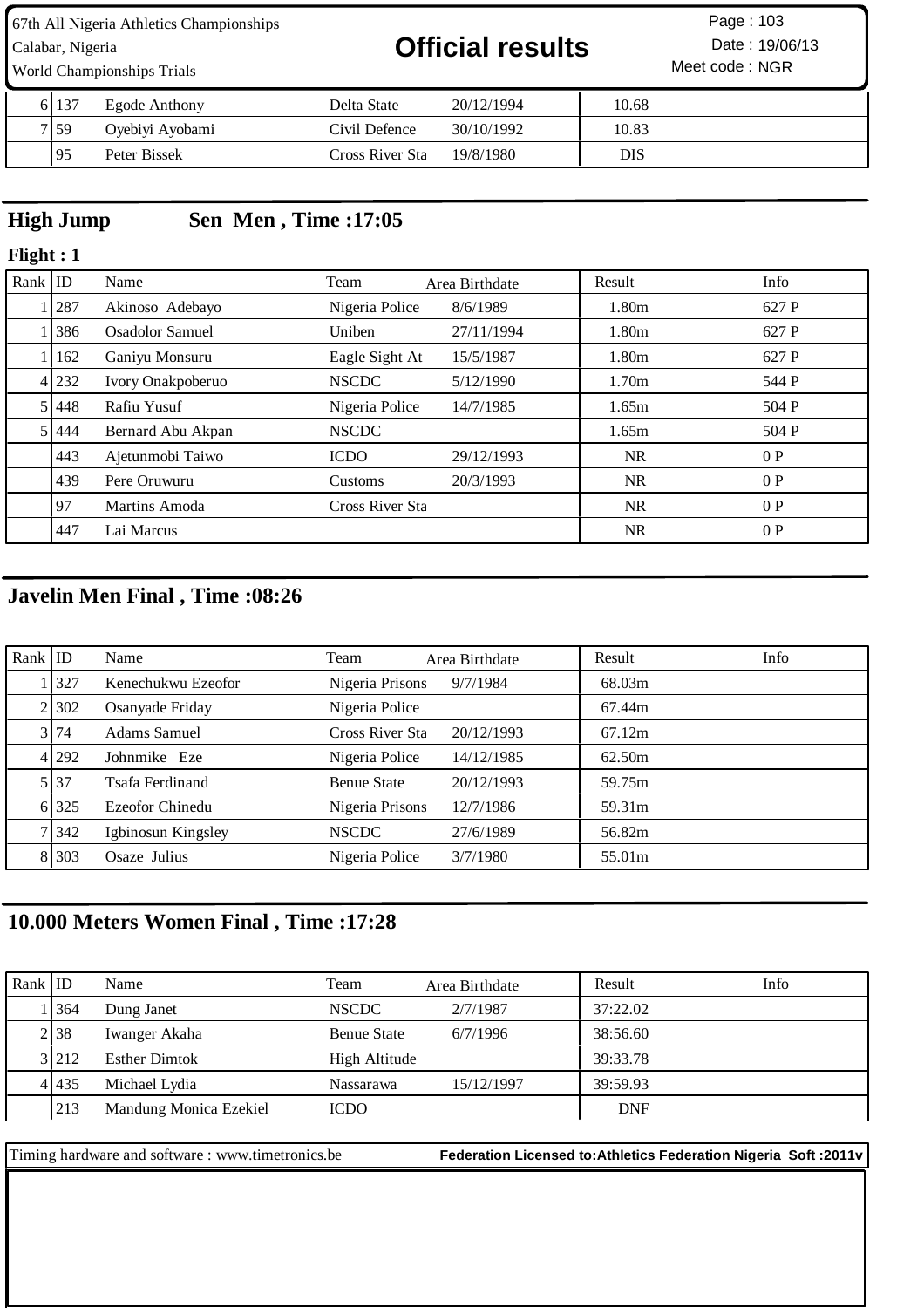| 67th All Nigeria Athletics Championships<br>Calabar, Nigeria<br><b>World Championships Trials</b> |     |                  | <b>Official results</b>   |            | Page: 104<br>Date: 19/06/13<br>Meet code: NGR |  |
|---------------------------------------------------------------------------------------------------|-----|------------------|---------------------------|------------|-----------------------------------------------|--|
|                                                                                                   | 112 | Patience Udeme   | Cross River               | <b>DNF</b> |                                               |  |
|                                                                                                   | 196 | Olumudi Aderonke | Greater Tomm<br>3/11/1992 | <b>DNF</b> |                                               |  |

# **100 Meters Men Final , Time :17:10**

### **Wind = -1.6**

| $Rank$ ID |       | Name                  | Team          | Area Birthdate | Result | Info |
|-----------|-------|-----------------------|---------------|----------------|--------|------|
|           | 14    | Ogho-Oghene Egwero    | <b>NSCDC</b>  | 26/11/1988     | 10.18  |      |
|           | 2 413 | Ogunlewe Seye         | Delta State   | 30/8/1991      | 10.40  |      |
|           | 3 344 | Nmaju Okeudo Jonathan | <b>NSCDC</b>  | 9/1/1993       | 10.42  |      |
|           | 4 275 | Emuobonuvie Mamus     | Nigeria Custo | 10/3/1994      | 10.53  |      |
|           | 5 334 | Chukwudike Harry      | <b>NSCDC</b>  | 9/1/1994       | 10.54  |      |
|           | 6 12  | Agbaje Fred           | Delta State   | 26/6/1988      | 10.64  |      |
|           | 7147  | Ukale Elvis           | Delta State   | 6/3/1991       | 10.67  |      |
|           | 8 385 | Onyeaku Chukwuma      | Uniben        | 3/10/1991      | 10.69  |      |

# **400 meter Men Decathlon , Time :17:39**

### **Heat : 1**

| Rank ID |           | Name              | Team            | Area Birthdate | Result    | Info  |
|---------|-----------|-------------------|-----------------|----------------|-----------|-------|
|         | 197       | Martins Amoda     | Cross River Sta |                | 53.82     | 647 P |
|         | 21443     | Ajetunmobi Taiwo  | <b>ICDO</b>     | 29/12/1993     | 54.16     | 633 P |
|         | 31447     | Lai Marcus        |                 |                | 60.25     | 405 P |
|         | 4 1 1 6 2 | Ganiyu Monsuru    | Eagle Sight At  | 15/5/1987      | 68.13     | 179 P |
|         | 251       | Ifeanyi Atuma     | Mausi Athletic  | 1/10/1996      | <b>NR</b> | 0P    |
|         | 442       | Oladipupo Charles | <b>ICDO</b>     | 14/4/1984      | NR        | 0P    |

### **Heat : 2**

| Rank $ $ ID |           | Name              | Team           | Area Birthdate | Result    | Info  |
|-------------|-----------|-------------------|----------------|----------------|-----------|-------|
|             | 444       | Bernard Abu Akpan | <b>NSCDC</b>   |                | 50.78     | 779 P |
|             | 2 232     | Ivory Onakpoberuo | <b>NSCDC</b>   | 5/12/1990      | 52.80     | 690 P |
|             | 3 3 3 8 6 | Osadolor Samuel   | Uniben         | 27/11/1994     | 53.36     | 666 P |
|             | 4 4 4 4 8 | Rafiu Yusuf       | Nigeria Police | 14/7/1985      | 53.40     | 665 P |
|             | 5 287     | Akinoso Adebayo   | Nigeria Police | 8/6/1989       | 55.35     | 585 P |
|             | 6 439     | Pere Oruwuru      | Customs        | 20/3/1993      | 56.50     | 540 P |
|             | 1458      | Adeyemi Ebunola   | <b>ICDO</b>    | 30/8/1993      | <b>NR</b> | 0P    |

# **1/2 Marathon Women Final , Time :09:41**

| Rank $ $ ID | Name                                              | Team | Area Birthdate | Result                                                           | Info |
|-------------|---------------------------------------------------|------|----------------|------------------------------------------------------------------|------|
|             | Timing hardware and software : www.timetronics.be |      |                | Federation Licensed to: Athletics Federation Nigeria Soft: 2011v |      |
|             |                                                   |      |                |                                                                  |      |
|             |                                                   |      |                |                                                                  |      |
|             |                                                   |      |                |                                                                  |      |
|             |                                                   |      |                |                                                                  |      |
|             |                                                   |      |                |                                                                  |      |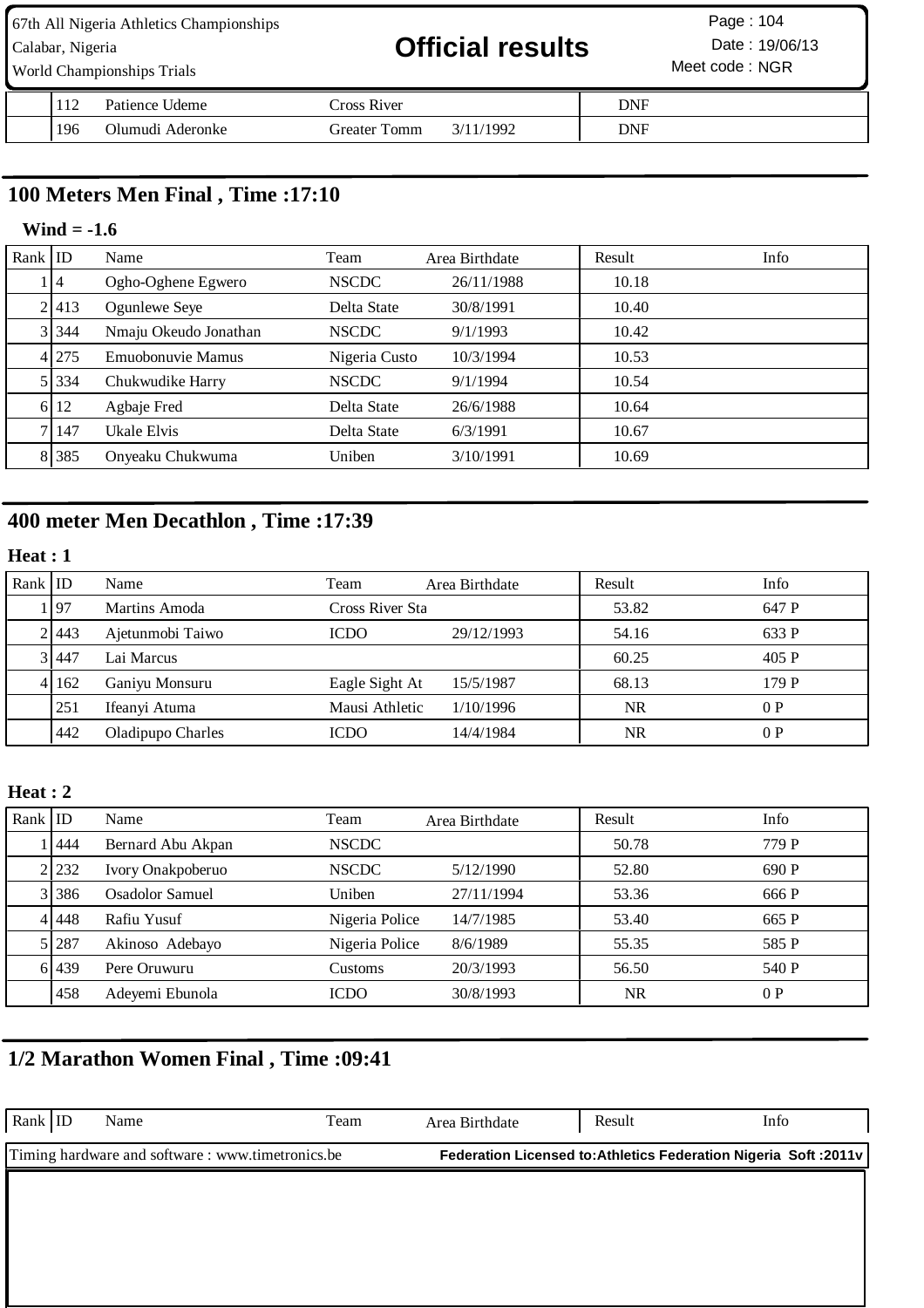| 67th All Nigeria Athletics Championships<br>Calabar, Nigeria<br><b>World Championships Trials</b> |         |                     | <b>Official results</b> |            |      | Page: 105<br>Date: 19/06/13<br>Meet code: NGR |
|---------------------------------------------------------------------------------------------------|---------|---------------------|-------------------------|------------|------|-----------------------------------------------|
|                                                                                                   | 363     | Deborah Pam         | <b>NSCDC</b>            | 21/9/1990  | 1'20 |                                               |
| $\overline{2}$                                                                                    | 430     | Elizabeth Nuhu      | <b>Nassarawa</b>        | 13/6/1998  | 1'22 |                                               |
|                                                                                                   | 31114   | Vivian Ichull       | <b>Navy</b>             | 20/5/1988  | 1'22 |                                               |
| 4                                                                                                 | 197     | Pereira Oluwabukola | High Altitude           | 10/12/1995 | 1'27 |                                               |
|                                                                                                   | 5 255   | Rotkang James       | Plateau                 | 14/3/1996  | 1'27 |                                               |
| 6 <sup>1</sup>                                                                                    | 196     | Olumudi Aderonke    | <b>Greater Tomm</b>     | 3/11/1992  | 1'29 |                                               |
|                                                                                                   | 7 4 3 5 | Michael Lydia       | <b>Nassarawa</b>        | 15/12/1997 | 1'30 |                                               |
|                                                                                                   | 8 39    | Mnguhenen Ishor     | <b>Benue State</b>      | 25/10/1996 | 1'30 |                                               |
|                                                                                                   | 9 230   | Kebang Maria        | <b>NSCDC</b>            | 2/3/1992   | 1'31 |                                               |
|                                                                                                   | 10 258  | Cycilia Cyril       | Mountaineer             | 12/5/1993  | 1'35 |                                               |
|                                                                                                   | 11 211  | Dechi Semmwa        | High Altitude           | 1/6/1987   | 1'36 |                                               |

# **1/2 Marathon Men Final , Time :09:34**

| Rank $ $ ID     |            | Name                | Team                 | Area Birthdate | Result    | Info |
|-----------------|------------|---------------------|----------------------|----------------|-----------|------|
|                 | 61         | Goyet Gideon        | Civil Defence        | 1/12/1996      | 1'06      |      |
| $\overline{2}$  | 96         | Item Isaiah         | Cross River Sta      | 25/5/1991      | 1'07      |      |
|                 | 3 210      | <b>Tokbe Gwet</b>   | <b>Borno State</b>   | 9/2/1994       | 1'08      |      |
|                 | 4 207      | Muazu Adamu Shehu   | High Altitude        |                | 1'09      |      |
|                 | 5 294      | Kefas Williams      | Nigeria Police       | 12/11/1992     | 1'09      |      |
|                 | 6 262      | Dalyop Musa         | Mountaineer          | 15/9/1984      | 1'10      |      |
|                 | 7 451      | Sharubutu Phillips  | High Altitude        |                | 1'12      |      |
| 81              | 372        | Aluko Sadiq         | Osun State           | 17/2/1996      | 1'12      |      |
| 9               | 208        | Ritil Timothy       | <b>High Altitude</b> |                | 1'13      |      |
|                 | 10 452     | Olusanya Aliu Femi  | Nigeria Police       | 31/1/1984      | 1'13      |      |
| 11 <sup> </sup> | 265        | Nenbunmwa Danjuma   | Mountaineer          | 16/8/1988      | 1'14      |      |
|                 | 12 209     | Rotben B. Zumkudang | High Altitude        |                | 1'15      |      |
|                 | 13 200     | Awal H. Gochin      | <b>High Altitude</b> |                | 1'15      |      |
|                 | 14 263     | Danjuma Gyang       | Mountaineer          | 10/10/1988     | 1'15      |      |
|                 | 15 192     | Adewunmi Jelili     | <b>Greater Tomm</b>  | 13/4/1989      | 1'18      |      |
|                 | $16$   206 | <b>Mathew Polit</b> | <b>High Altitude</b> |                | 1'23      |      |
|                 | 464        | Edem Ekpe           | <b>Cross River</b>   | 5/3/1994       | <b>NR</b> |      |

# **110m Hurdles Men Decathlon , Time :11:19**

#### **Heat : 1 Wind = -1.0**

| Rank ID |       | Name              | Team           | Area Birthdate | Result | Info  |
|---------|-------|-------------------|----------------|----------------|--------|-------|
|         | 232   | Ivory Onakpoberuo | <b>NSCDC</b>   | 5/12/1990      | 16.16  | 715 P |
|         | 21162 | Ganiyu Monsuru    | Eagle Sight At | 15/5/1987      | 17.41  | 582 P |
|         | 31448 | Rafiu Yusuf       | Nigeria Police | 14/7/1985      | 17.67  | 556 P |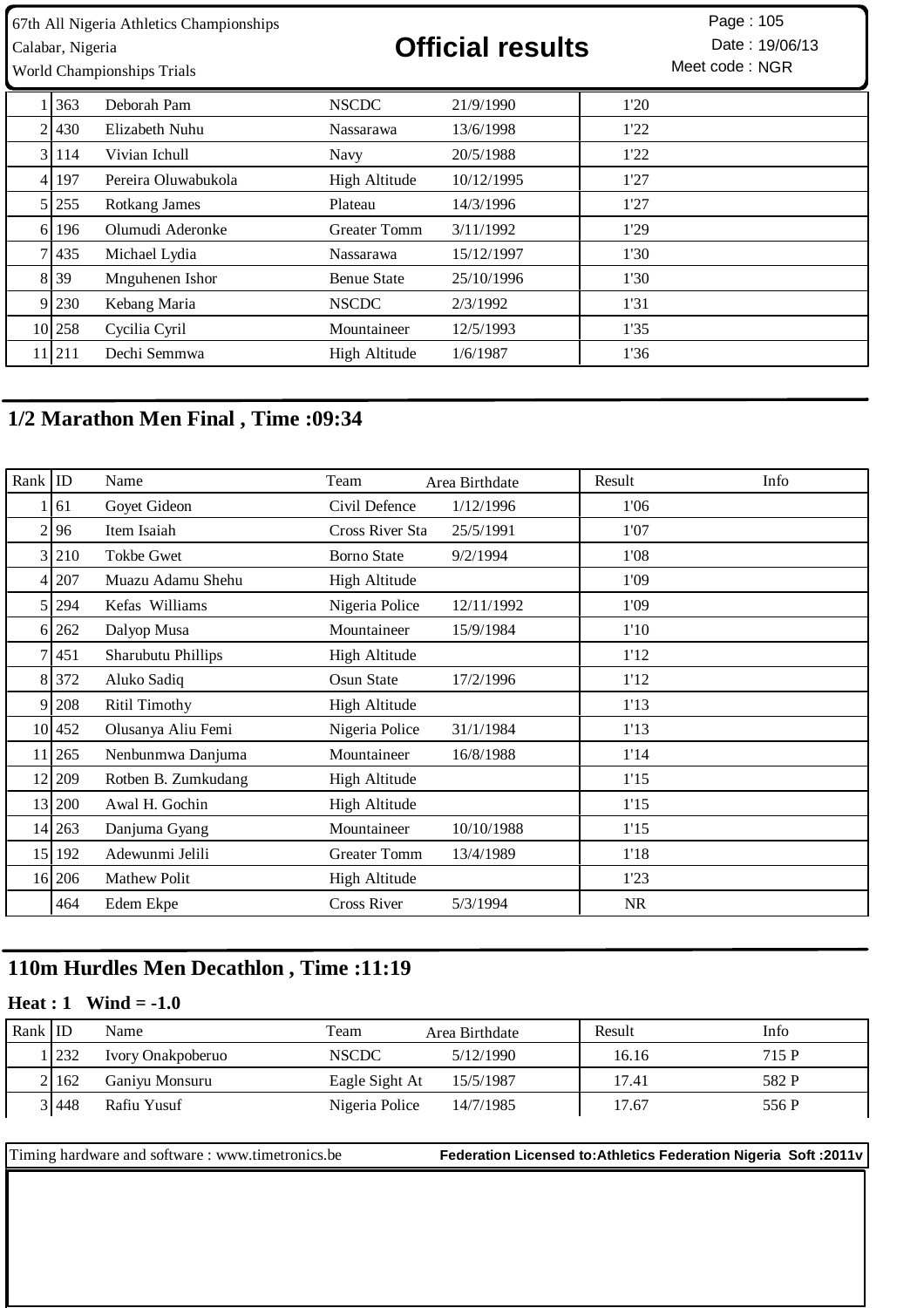| 67th All Nigeria Athletics Championships<br>Calabar, Nigeria<br>World Championships Trials |       |                  | <b>Official results</b><br>Meet code: NGR |            |       | Page: 106<br>Date: 19/06/13 |
|--------------------------------------------------------------------------------------------|-------|------------------|-------------------------------------------|------------|-------|-----------------------------|
|                                                                                            | 4 287 | Akinoso Adebayo  | Nigeria Police                            | 8/6/1989   | 18.79 | 451 P                       |
|                                                                                            | 443   | Ajetunmobi Taiwo | ICDO                                      | 29/12/1993 | DIS   | 0 P                         |

## **Heat : 2 Wind = -1.2**

| Rank ID |         | Name              | Team            | Area Birthdate | Result | Info  |
|---------|---------|-------------------|-----------------|----------------|--------|-------|
|         | 11386   | Osadolor Samuel   | Uniben          | 27/11/1994     | 16.64  | 662 P |
|         | 2.97    | Martins Amoda     | Cross River Sta |                | 18.17  | 508 P |
|         | 3 439   | Pere Oruwuru      | Customs         | 20/3/1993      | 19.33  | 404 P |
|         | 4   444 | Bernard Abu Akpan | <b>NSCDC</b>    |                | 20.81  | 288 P |
|         | 51447   | Lai Marcus        |                 |                | 21.31  | 253 P |

# **Pole Vault Women Final , Time :17:43**

| Rank ID |        | Name            | Team           | Area Birthdate | Result            | Info |
|---------|--------|-----------------|----------------|----------------|-------------------|------|
|         | 449    | Moreen Williams | Nigeria Police | 1/4/1994       | 2.90 <sub>m</sub> |      |
|         | 2   41 | Theresa Ede     | Nigeria Police | 15/10/1996     | 2.80m             |      |
|         | 3 257  | Chioma Okafor   | Mountaineer    | 22/8/1993      | 2.70 <sub>m</sub> |      |

# **Discus Men Decathlon , Time :11:22**

# **Flight : 1**

| Rank   ID |           | Name              | Team            | Area Birthdate | Result | Info  |
|-----------|-----------|-------------------|-----------------|----------------|--------|-------|
|           | 162       | Ganiyu Monsuru    | Eagle Sight At  | 15/5/1987      | 37.44m | 613 P |
|           | 21448     | Rafiu Yusuf       | Nigeria Police  | 14/7/1985      | 33.70m | 538 P |
|           | 3 386     | Osadolor Samuel   | Uniben          | 27/11/1994     | 27.36m | 413 P |
|           | 4 4 4 4 4 | Bernard Abu Akpan | <b>NSCDC</b>    |                | 26.69m | 400P  |
|           | 51447     | Lai Marcus        |                 |                | 25.32m | 373 P |
|           | 6 232     | Ivory Onakpoberuo | <b>NSCDC</b>    | 5/12/1990      | 23.88m | 346 P |
|           | 7.97      | Martins Amoda     | Cross River Sta |                | 22.80m | 325 P |
|           | 8 4 3 9   | Pere Oruwuru      | Customs         | 20/3/1993      | 21.37m | 298 P |
|           | 9 4 4 3   | Ajetunmobi Taiwo  | <b>ICDO</b>     | 29/12/1993     | 18.53m | 245 P |
|           | 10 287    | Akinoso Adebayo   | Nigeria Police  | 8/6/1989       | 17.95m | 234 P |

# **High Jump Men Final , Time :15:09**

| Rank ID                                          |       | Name           | Team                                                                    | Area Birthdate | Info<br>Result    |  |
|--------------------------------------------------|-------|----------------|-------------------------------------------------------------------------|----------------|-------------------|--|
|                                                  | 1 377 | Theddus Okpara | Sloektan                                                                | 7/7/1996       | 2.10 <sub>m</sub> |  |
|                                                  | 2.333 | Arinze Obiora  | <b>NSCDC</b>                                                            | 5/12/1985      | 2.10 <sub>m</sub> |  |
|                                                  | 3 215 | Ashipa Abayomi | <b>ICDO</b>                                                             | 7/2/1987       | 1.95m             |  |
| Timing hardware and software: www.timetronics.be |       |                | <b>Federation Licensed to: Athletics Federation Nigeria Soft: 2011v</b> |                |                   |  |
|                                                  |       |                |                                                                         |                |                   |  |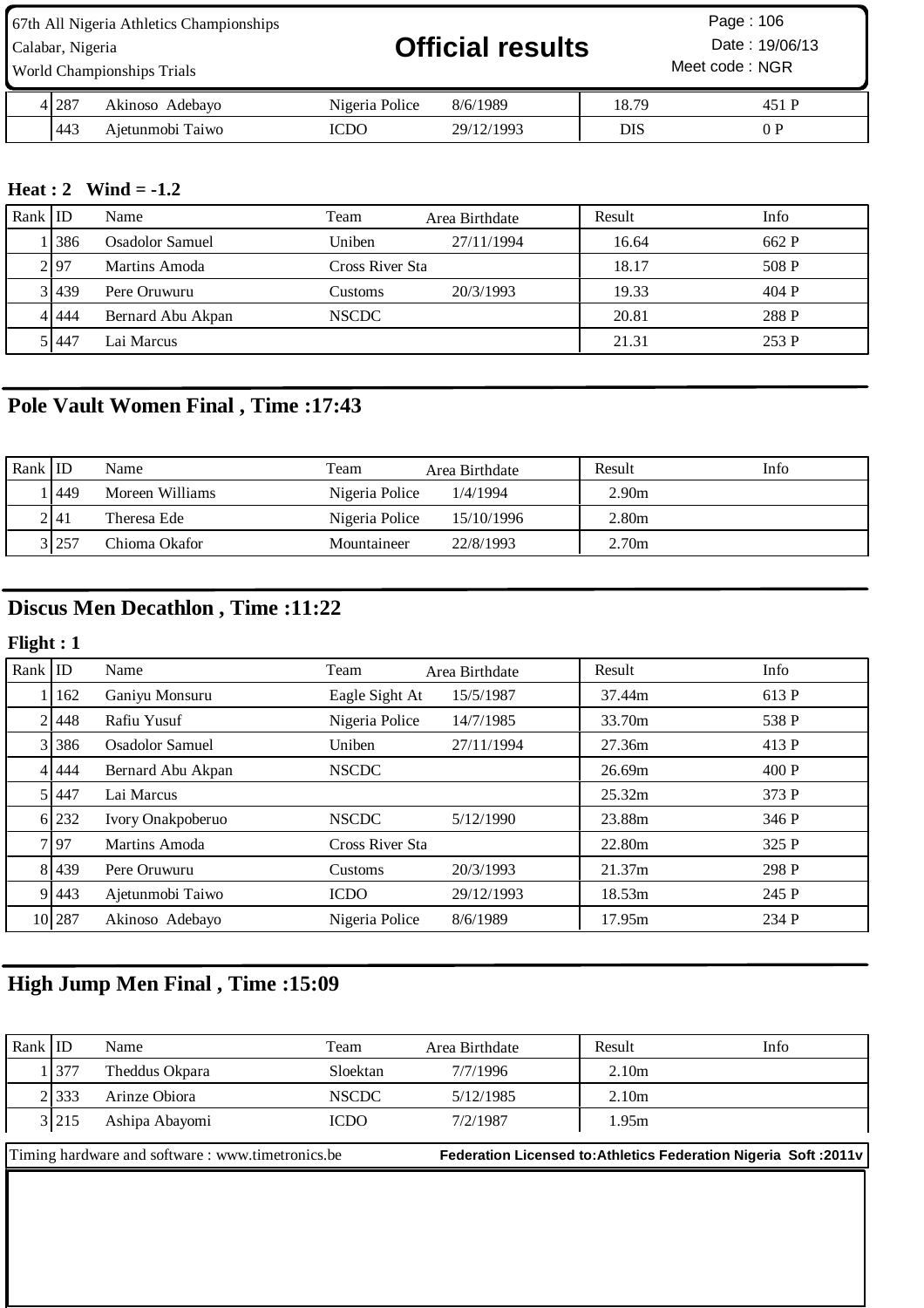Calabar, Nigeria **19/06/13 Official results** Date : 19/06/13

Meet code: NGR Page: 107

|       | World Championships Trials | Meet code: NGR |            |       |
|-------|----------------------------|----------------|------------|-------|
| 4 2 3 | Chizoba Awoke              | Anambra State  | 12/11/1996 | 1.95m |
| 5 466 | Afam nwagbo                | Nigeria Police |            | 1.85m |
| 6.27  | Obiorah Offor              | Anambra State  |            | 1.85m |
| 71370 | Omodunmiju Tunde           | Osheku Strider | 29/9/1993  | 1.85m |
| 8 374 | Taiwo Sunday               | Oyo State      | 12/6/1994  | 1.85m |
| 9 161 | Babafemi Ayeni             | UNILAG         | 3/4/1994   | 1.80m |
| 10 26 | Obi Chiagozie              | Anambra State  | 25/5/1995  | 1.80m |

# **200 Meter Men Semi Final , Time :13:07**

## **Heat : 1 Wind = -1.1**

| Rank $ $ ID |           | Name                    | Team            | Area Birthdate | Result     | Info |
|-------------|-----------|-------------------------|-----------------|----------------|------------|------|
|             | 1305      | Tamuontonye Briggs      | Nigeria Police  | 25/5/1995      | 21.40      | Ő    |
|             | 2 349     | Onakoya Temitope Abiola | <b>NSCDC</b>    | 10/10/1991     | 21.69      | Q    |
|             | 3 3 3 3 4 | Omeiza Akinrele         | Uniben          | 12/2/1996      | 21.84      |      |
|             | 4 55      | Ifiok Andrew Umoh       | Civil Defence   | 22/11/1992     | 21.89      |      |
|             | 5 95      | Peter Bissek            | Cross River Sta | 19/8/1980      | 22.09      |      |
|             | 6 58      | Olugbemi Comfort        | Civil Defence   | 22/5/1992      | 22.18      |      |
|             | 71481     | Kemueli Waqa            | Fiji Island     |                | 22.44      |      |
|             | 344       | Nmaju Okeudo Jonathan   | <b>NSCDC</b>    | 9/1/1993       | <b>DNS</b> |      |

### **Heat : 2 Wind = 0.0**

| Rank $ $ ID |             | Name             | Team           | Area Birthdate | Result     | Info |
|-------------|-------------|------------------|----------------|----------------|------------|------|
|             | 147         | Ukale Elvis      | Delta State    | 6/3/1991       | 21.19      | Q    |
|             | 2.331       | Akwu Noah        | <b>NSCDC</b>   | 23/9/1990      | 21.25      | Q    |
|             | 3 411       | Benamino Maravu  | Fiji Island    |                | 21.55      | q    |
|             | 4 4 4 4 5 7 | Efunshile Adeola | Nigeria Police | 15/11/1992     | 22.10      |      |
|             | 5 487       | Roy Ravana       | Fiji Island    |                | 22.10      |      |
|             | 6 45        | Toyin Kolawole   | Buka Tigers At | 12/6/1994      | 22.23      |      |
|             | 7.290       | Ekundayo Sehubo  | Nigeria Police | 29/10/1990     | 22.70      |      |
|             | 286         | Akinlawon Ahmed  | Nigeria Police | 26/5/1987      | <b>DNS</b> |      |

#### **Heat : 3 Wind = -0.3**

| Rank $ $ ID |                                                   | Name              | Team           | Area Birthdate | Result                                                            | Info |
|-------------|---------------------------------------------------|-------------------|----------------|----------------|-------------------------------------------------------------------|------|
|             | 116                                               | Akinniyi Nicholas | Defender       | 18/1/1985      | 21.58                                                             | Q    |
|             | 21445                                             | Ogunmakinju Tosin | <b>CDA</b>     | 3/3/1993       | 21.67                                                             |      |
|             | 3 288                                             | Akomolafe Ademola | Nigeria Police | 1/12/1994      | 21.72                                                             | q    |
|             | 4 369                                             | Olubodun Kehinde  | Ondo State     | 25/11/1996     | 22.44                                                             |      |
|             | 5 383                                             | Odele Tega Peters | Uniben         | 6/12/1995      | 22.70                                                             |      |
|             | 6 15                                              | Joseph Funsho     | British Army   | 9/8/1986       | 22.78                                                             |      |
|             | 7 4 5 8                                           | Adeyemi Ebunola   | <b>ICDO</b>    | 30/8/1993      | 23.40                                                             |      |
|             | Timing hardware and software : www.timetronics.be |                   |                |                | Federation Licensed to: Athletics Federation Nigeria Soft : 2011v |      |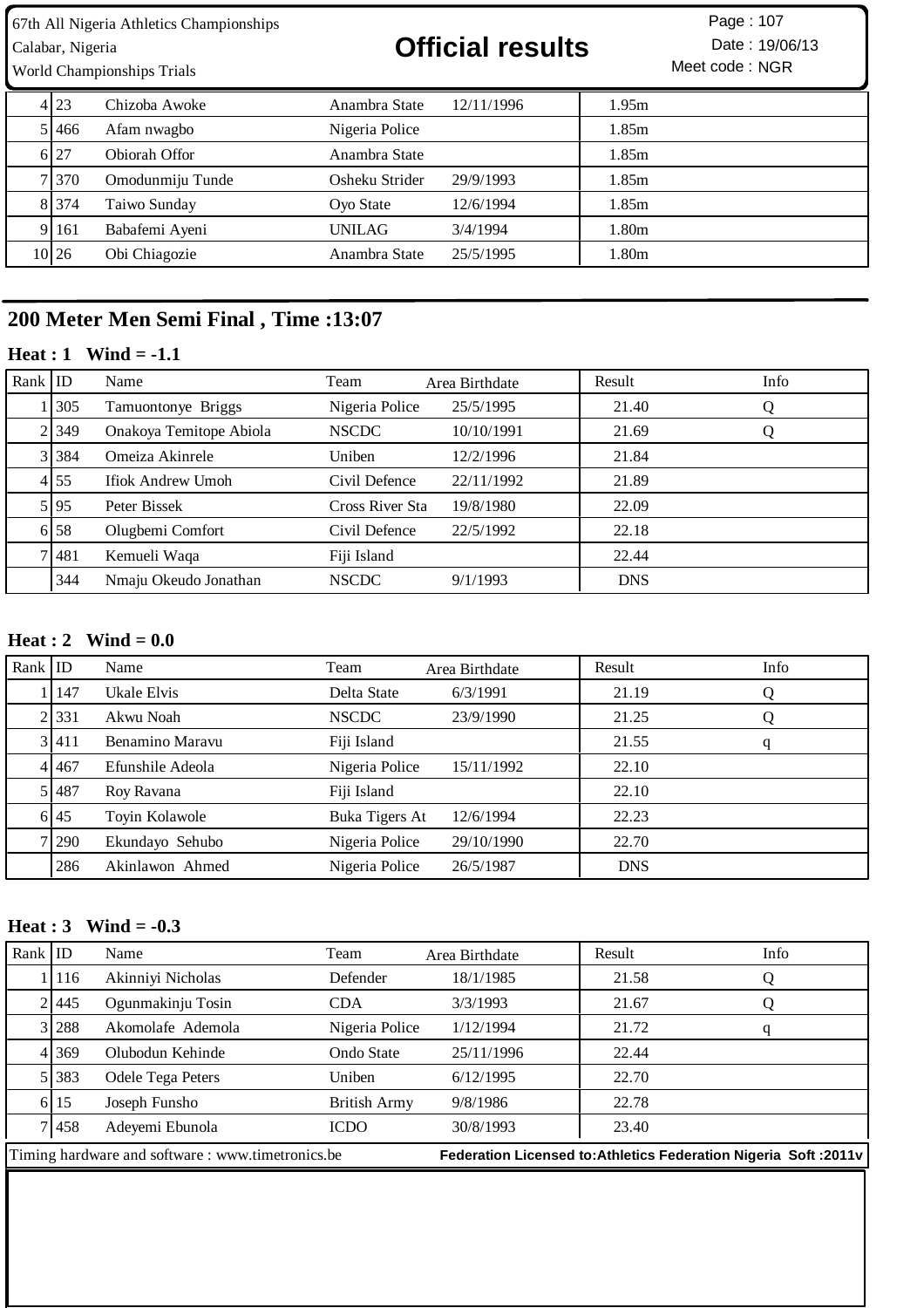| 67th All Nigeria Athletics Championships |                         | Page: 108       |
|------------------------------------------|-------------------------|-----------------|
| Calabar, Nigeria                         | <b>Official results</b> | Date: 19/06/13  |
| World Championships Trials               |                         | Meet code : NGR |

Ogho-Oghene Egwero DNS

# **Pole Vault Men Decathlon , Time :14:23**

#### **Flight : 1**

| Rank $ $ ID |           | Name              | Team            | Area Birthdate | Result            | Info  |
|-------------|-----------|-------------------|-----------------|----------------|-------------------|-------|
|             | 232       | Ivory Onakpoberuo | <b>NSCDC</b>    | 5/12/1990      | 3.00 <sub>m</sub> | 357 P |
|             | 21447     | Lai Marcus        |                 |                | 2.60 <sub>m</sub> | 264 P |
|             | 2 287     | Akinoso Adebayo   | Nigeria Police  | 8/6/1989       | 2.60 <sub>m</sub> | 264 P |
|             | 21386     | Osadolor Samuel   | Uniben          | 27/11/1994     | 2.60 <sub>m</sub> | 264 P |
|             | 51439     | Pere Oruwuru      | Customs         | 20/3/1993      | 2.50 <sub>m</sub> | 242 P |
|             | 51448     | Rafiu Yusuf       | Nigeria Police  | 14/7/1985      | 2.50 <sub>m</sub> | 242 P |
|             | 71444     | Bernard Abu Akpan | <b>NSCDC</b>    |                | 2.40 <sub>m</sub> | 220 P |
|             | 8 1 1 6 2 | Ganiyu Monsuru    | Eagle Sight At  | 15/5/1987      | 2.30 <sub>m</sub> | 199 P |
|             | 443       | Ajetunmobi Taiwo  | <b>ICDO</b>     | 29/12/1993     | <b>NR</b>         | 0P    |
|             | 97        | Martins Amoda     | Cross River Sta |                | <b>NR</b>         | 0P    |

# **Long Jump Men , Time :19:01**

| Rank $ $ ID |         | Name                  | Team              | Area Birthdate | Info<br>Result<br>Wind $(m/s)$ |
|-------------|---------|-----------------------|-------------------|----------------|--------------------------------|
|             | 1332    | Anota John Oluwashola | <b>NSCDC</b>      | 14/8/1985      | $7.61m - 0.5$                  |
|             | 2   138 | Gbagbeke Stanley      | Delta State       | 24/7/1989      | $7.48m$ 0.0                    |
|             | 3 301   | Oladimeji Oluwatoyin  | Nigeria Police    | 2/1/1992       | $7.31m$ 0.0                    |
|             | 4 214   | Amengialue Uyi        | <b>ICDO</b>       | 29/7/1990      | $7.27m$ 0.2                    |
|             | 5 377   | Theddus Okpara        | Sloektan          | 7/7/1996       | $7.02m$ 0.2                    |
|             | 6 367   | Akintokun Bode        | <b>Ondo State</b> | 25/10/1996     | $6.95m$ 0.6                    |
|             | 7 4 7 4 | David Ejumeta         |                   |                | $6.84m$ 0.4                    |
|             | 8142    | Babajide Okulaja      | Buka Tigers At    | 12/3/1994      | $6.81m$ 0.3                    |

# **High Jump Women Final , Time :16:02**

| Rank $ $ ID |       | Name            | Team           | Area Birthdate | Result            | Info |
|-------------|-------|-----------------|----------------|----------------|-------------------|------|
|             |       | Amata Doreen    | Doreen Amata   | 6/5/1988       | 1.90 <sub>m</sub> |      |
|             | 2.158 | Tina Samson     | Delta State    | 12/10/1996     | 1.70m             |      |
|             | 3 472 | Anslem Chinenye |                |                | 1.65m             |      |
|             | 3.171 | Okoro Patience  | Edo State      | 10/7/1984      | 1.65m             |      |
|             | 5 153 | Hope Idhe       | Delta State    | 29/1/1987      | 1.50m             |      |
|             | 5 167 | Oyetakin Queen  | Eagle Sight At | 21/4/1992      | 1.50m             |      |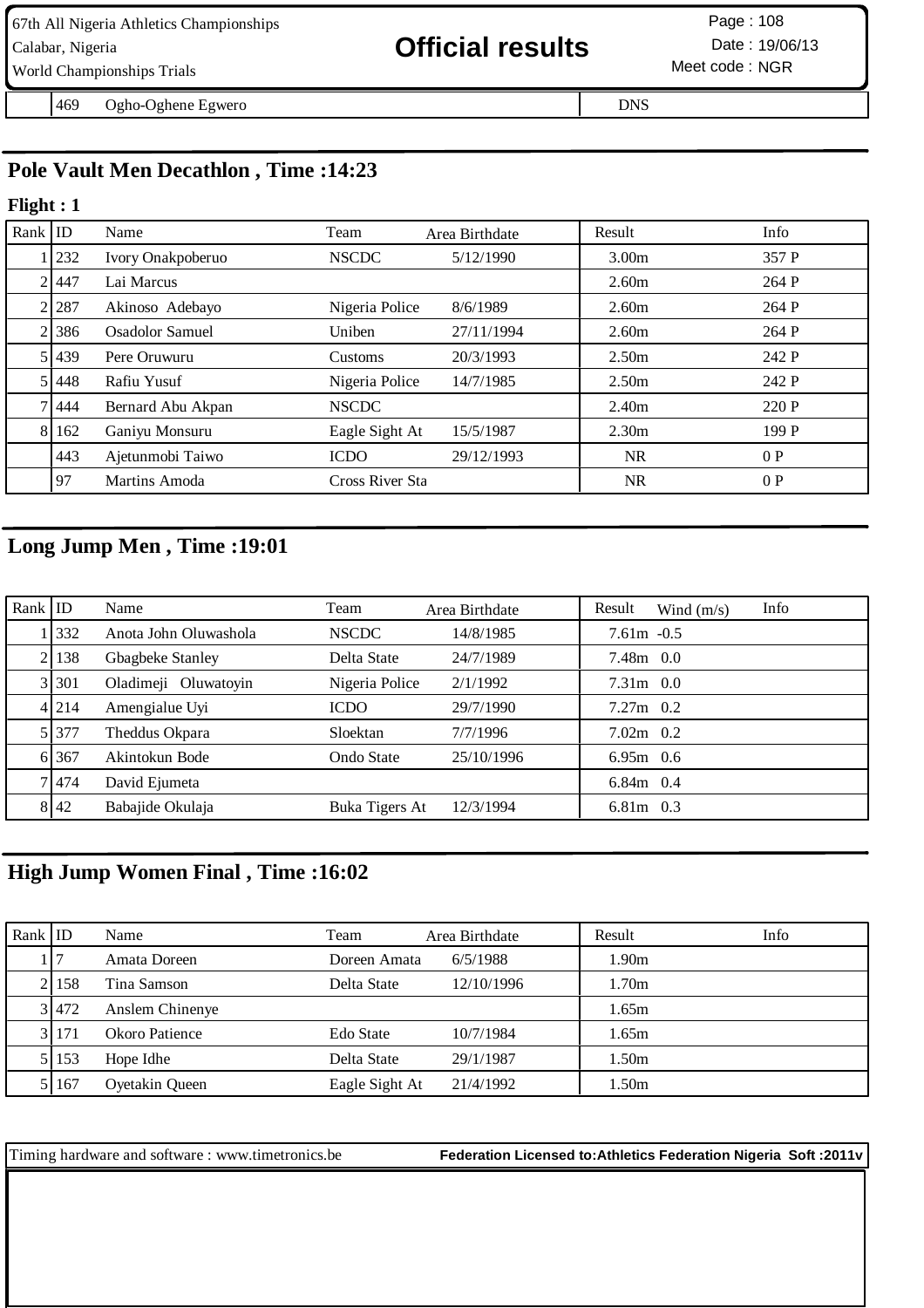Meet code: NGR Page: 109

# **Javelin Men Decathlon , Time :15:59**

### **Flight : 1**

| Rank $ $ ID |         | Name              | Team            | Area Birthdate | Result | Info  |
|-------------|---------|-------------------|-----------------|----------------|--------|-------|
|             | 162     | Ganiyu Monsuru    | Eagle Sight At  | 15/5/1987      | 45.54m | 523 P |
|             | 2.386   | Osadolor Samuel   | Uniben          | 27/11/1994     | 43.39m | 491 P |
|             | 3 97    | Martins Amoda     | Cross River Sta |                | 42.58m | 480 P |
|             | 4 232   | Ivory Onakpoberuo | <b>NSCDC</b>    | 5/12/1990      | 39.66m | 437 P |
|             | 5 447   | Lai Marcus        |                 |                | 38.84m | 425 P |
|             | 6 4 4 8 | Rafiu Yusuf       | Nigeria Police  | 14/7/1985      | 35.56m | 378 P |
|             | 7 287   | Akinoso Adebayo   | Nigeria Police  | 8/6/1989       | 27.37m | 262 P |
|             | 81439   | Pere Oruwuru      | Customs         | 20/3/1993      | 27.33m | 262 P |
|             | 9 444   | Bernard Abu Akpan | <b>NSCDC</b>    |                | 27.26m | 261 P |
|             | 10 443  | Ajetunmobi Taiwo  | <b>ICDO</b>     | 29/12/1993     | 12.30m | 61 P  |

# **Discus Men Final , Time :20:37**

| Rank $ $ ID |         | Name                    | Team            | Area Birthdate | Result | Info |
|-------------|---------|-------------------------|-----------------|----------------|--------|------|
|             | 1345    | Nwoye Augustine         | <b>NSCDC</b>    | 21/11/1993     | 51.04m |      |
|             | 2.327   | Kenechukwu Ezeofor      | Nigeria Prisons | 9/7/1984       | 51.02m |      |
|             | 3 424   | Ifeanyi Onukwe          |                 |                | 47.81m |      |
|             | 4 120   | Osi Sunday Dennis       | Defender        | 6/4/1986       | 47.39m |      |
|             | 5 53    | Godknows E. Ekanem      | Civil Defence   | 30/4/1987      | 44.47m |      |
|             | 6 219   | Olatunji Olawale Samuel | <b>ICDO</b>     | 21/9/1983      | 43.64m |      |
|             | 7 164   | Laju Lucky              | Eagle Sight At  | 27/7/1979      | 42.26m |      |
|             | 8 1 2 4 | Egbeogu Uzodinma        |                 |                | 42.23m |      |

# **200 meter Women Final , Time :14:32**

#### **Wind = -0.7**

| Rank $ $ ID |       | Name                     | Team            | Area Birthdate | Result     | Info |
|-------------|-------|--------------------------|-----------------|----------------|------------|------|
|             |       | <b>Okagbare Blessing</b> | Delta State     | 9/10/1988      | 22.65      |      |
|             | 21104 | Miriam Bassey            | Cross River Sta | 18/5/1991      | 23.74      |      |
|             | 3 408 | Janeth Amposah           | Ghana           |                | 23.79      |      |
|             | 4 361 | Igbinosun Isoken W.      | <b>NSCDC</b>    | 25/5/1993      | 24.02      |      |
|             | 5 278 | Odeyemi Deborah          | Nigeria Immig   | 21/5/1995      | 24.24      |      |
|             | 6 315 | Goodness Thomas          | Nigeria Police  | 8/12/1993      | 24.36      |      |
|             | 7 63  | Bassey Gloria Linda      | Civil Defence   | 21/11/1990     | 24.84      |      |
|             | 441   | Aboluwade Yetunde        | Ondo State      |                | <b>DNS</b> |      |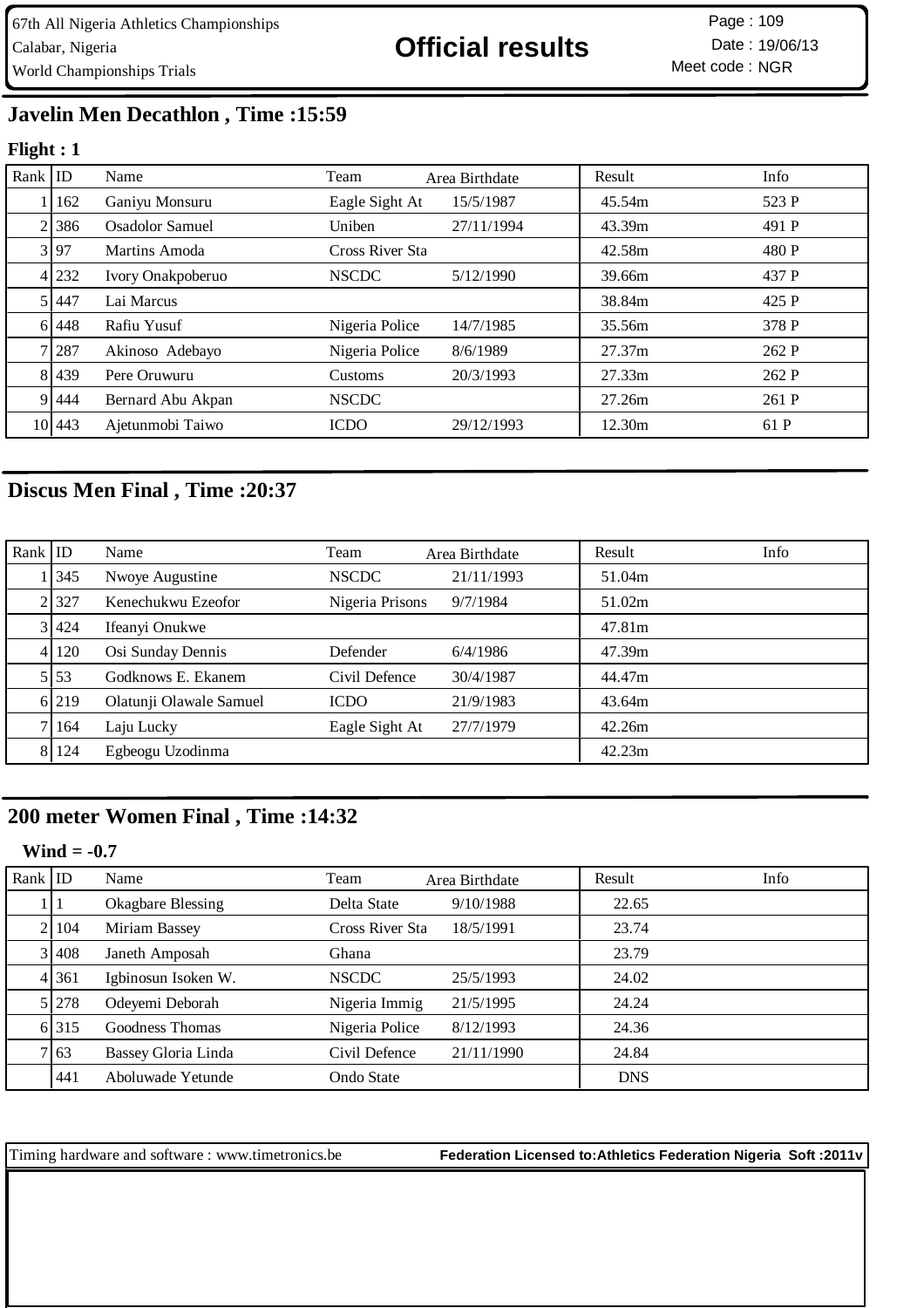Meet code: NGR Page :

# **200 Meter Men Final , Time :15:27**

#### **Wind = 0.9**

| Rank $ $ ID |         | Name                    | Team           | Area Birthdate | Result     | Info |
|-------------|---------|-------------------------|----------------|----------------|------------|------|
|             | 147     | Ukale Elvis             | Delta State    | 6/3/1991       | 21.16      |      |
|             | 2.331   | Akwu Noah               | <b>NSCDC</b>   | 23/9/1990      | 21.28      |      |
|             | 3 305   | Tamuontonye Briggs      | Nigeria Police | 25/5/1995      | 21.34      |      |
|             | 4 3 4 9 | Onakoya Temitope Abiola | <b>NSCDC</b>   | 10/10/1991     | 21.64      |      |
|             | 5 445   | Ogunmakinju Tosin       | <b>CDA</b>     | 3/3/1993       | 21.65      |      |
|             | 6 116   | Akinniyi Nicholas       | Defender       | 18/1/1985      | 21.68      |      |
|             | 411     | Benamino Maravu         | Fiji Island    |                | <b>DNS</b> |      |
|             | 288     | Akomolafe Ademola       | Nigeria Police | 1/12/1994      | <b>DNS</b> |      |

## **400m Hurdles Women Final , Time :15:38**

| $Rank$ ID |           | Name                   | Team           | Area Birthdate | Result | Info |
|-----------|-----------|------------------------|----------------|----------------|--------|------|
|           | $\vert$ 5 | Ajoke Odumosu          | NSCDC/ADDI     | 27/10/1987     | 56.35  |      |
|           | 2 10      | Ugonna Ndu             | FB             | 27/6/1991      | 56.87  |      |
|           | 3 68      | Nwaogu Ann             | Civil Defence  | 1/10/1993      | 58.19  |      |
|           | 4 226     | Efe Favour             | <b>ICDO</b>    | 14/7/1994      | 60.68  |      |
|           | 5 46      | <b>Glory Nathaniel</b> | Buka Tigers At | 23/1/1996      | 61.38  |      |
|           | 6 148     | Akpofa Daisy           | Delta State    | 26/9/1993      | 61.81  |      |
|           | 7 282     | Balogun Folake Okache  | Nigeria Navy   | 5/12/1992      | 62.00  |      |

## **400m Hurdles Men Final , Time :15:36**

| Rank $ $ ID |         | Name               | Team            | Area Birthdate | Result | Info |
|-------------|---------|--------------------|-----------------|----------------|--------|------|
|             | 1   277 | Okorie Henry       | Nigeria Custo   | 4/11/1987      | 51.30  |      |
|             | 2 3 2 8 | Lucky Iyoha        | Nigeria Prisons | 7/6/1987       | 52.86  |      |
|             | 3 339   | Fika Steven M.     | <b>NSCDC</b>    | 10/11/1988     | 53.18  |      |
|             | 41300   | Okoro Chukwuegozie | Nigeria Police  | 26/10/1991     | 53.25  |      |
|             | 5 44    | Richard Alaka      | Buka Tigers At  | 6/11/1994      | 54.04  |      |
|             | 6 239   | Saheed Odu         | Lagos State     | 18/11/1993     | 54.22  |      |
|             | 7 139   | Maduadi Chibuike   | Delta State     | 31/7/1992      | 54.41  |      |
|             | 8 440   | Esosa Airen        | Lagos State     |                | 55.65  |      |

## **800 meter Men Final , Time :15:33**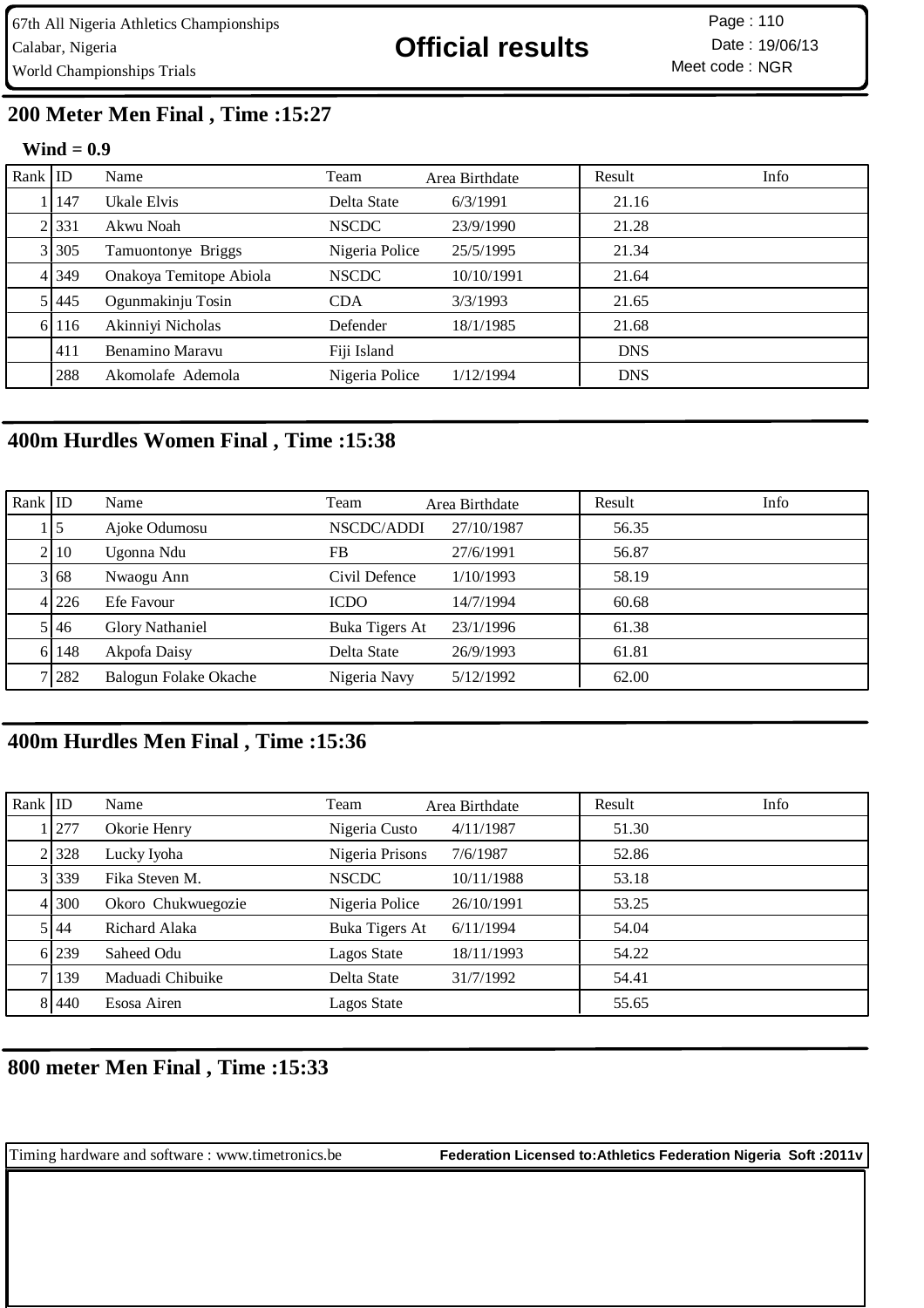Meet code: NGR Page :

| Rank $ ID$ |           | Name                | Team            | Area Birthdate | Result  | Info |
|------------|-----------|---------------------|-----------------|----------------|---------|------|
|            | 181       | Soudi Hamajam       | Cross River Sta | 22/2/1994      | 1:49.19 |      |
|            | 21330     | Agu Justine C.      | <b>NSCDC</b>    | 18/10/1989     | 1:52.27 |      |
|            | 3 3 3 3 1 | Akindunjoye Johnson | Lagos           | 20/11/1995     | 1:52.52 |      |
|            | 4 371     | Agboola Daniel      | Lagos State     | 7/10/1996      | 1:52.73 |      |
|            | 5 236     | Anayo Eze           | Lagos State     |                | 1:53.18 |      |
|            | 6 80      | <b>Faith Monday</b> | Cross River Sta | 11/6/1995      | 1:54.71 |      |
|            | 71240     | Saka Sanusi         | Lagos State     | 21/10/1997     | 1:57.41 |      |
|            | 8 4 4 3 4 | Hope Nagbi          | <b>UNIPORT</b>  | 27/5/1994      | 1:57.49 |      |

# **Hammer Women Final , Time :17:21**

| Rank ID |       | Name                 | Team         | Area Birthdate | Result | Info |
|---------|-------|----------------------|--------------|----------------|--------|------|
|         | 1429  | Obisesan Queen       | Delta State  |                | 62.06m |      |
|         | 2 356 | Daramola Feyisayo M. | <b>NSCDC</b> | 19/11/1980     | 55.37m |      |
|         | 3 283 | Samuel Omolara       | Nigeria Navy | 27/11/1984     | 46.26m |      |
|         | 4156  | Modili Rita          | Delta State  | 14/1/1985      | 43.82m |      |
|         | 5131  | Quadri Rasheedat     | Defender     | 26/6/1988      | 38.33m |      |

# **1500 meter Men Decathlon , Time :17:26**

### **Heat : 1**

| Rank $ $ ID |           | Name              | Team            | Area Birthdate | Result     | Info  |
|-------------|-----------|-------------------|-----------------|----------------|------------|-------|
|             | 97        | Martins Amoda     | Cross River Sta |                | 4:49.57    | 621 P |
|             | 2.287     | Akinoso Adebayo   | Nigeria Police  | 8/6/1989       | 4:55.74    | 585 P |
|             | 3 444     | Bernard Abu Akpan | <b>NSCDC</b>    |                | 4:56.89    | 578 P |
|             | 4 4 4 4 8 | Rafiu Yusuf       | Nigeria Police  | 14/7/1985      | 4:57.40    | 575 P |
|             | 5 386     | Osadolor Samuel   | Uniben          | 27/11/1994     | 5:03.04    | 542 P |
|             | 6 232     | Ivory Onakpoberuo | <b>NSCDC</b>    | 5/12/1990      | 5:04.38    | 535 P |
|             | 7 439     | Pere Oruwuru      | Customs         | 20/3/1993      | 5:11.02    | 498 P |
|             | 8 4 4 3   | Ajetunmobi Taiwo  | <b>ICDO</b>     | 29/12/1993     | 5:15.37    | 474 P |
| 91          | 162       | Ganiyu Monsuru    | Eagle Sight At  | 15/5/1987      | 5:39.05    | 356 P |
|             | 447       | Lai Marcus        |                 |                | <b>DNF</b> | 0P    |

# **Long Jump Women Final , Time :20:37**

| Rank   ID |     | Name                                              | Team        | Area Birthdate                                                    | Result    | Wind $(m/s)$ | Info |
|-----------|-----|---------------------------------------------------|-------------|-------------------------------------------------------------------|-----------|--------------|------|
|           | 111 | Okagbare Blessing                                 | Delta State | 9/10/1988                                                         | 6.68m 0.4 |              |      |
|           |     | Timing hardware and software : www.timetronics.be |             | Federation Licensed to: Athletics Federation Nigeria Soft : 2011v |           |              |      |
|           |     |                                                   |             |                                                                   |           |              |      |
|           |     |                                                   |             |                                                                   |           |              |      |
|           |     |                                                   |             |                                                                   |           |              |      |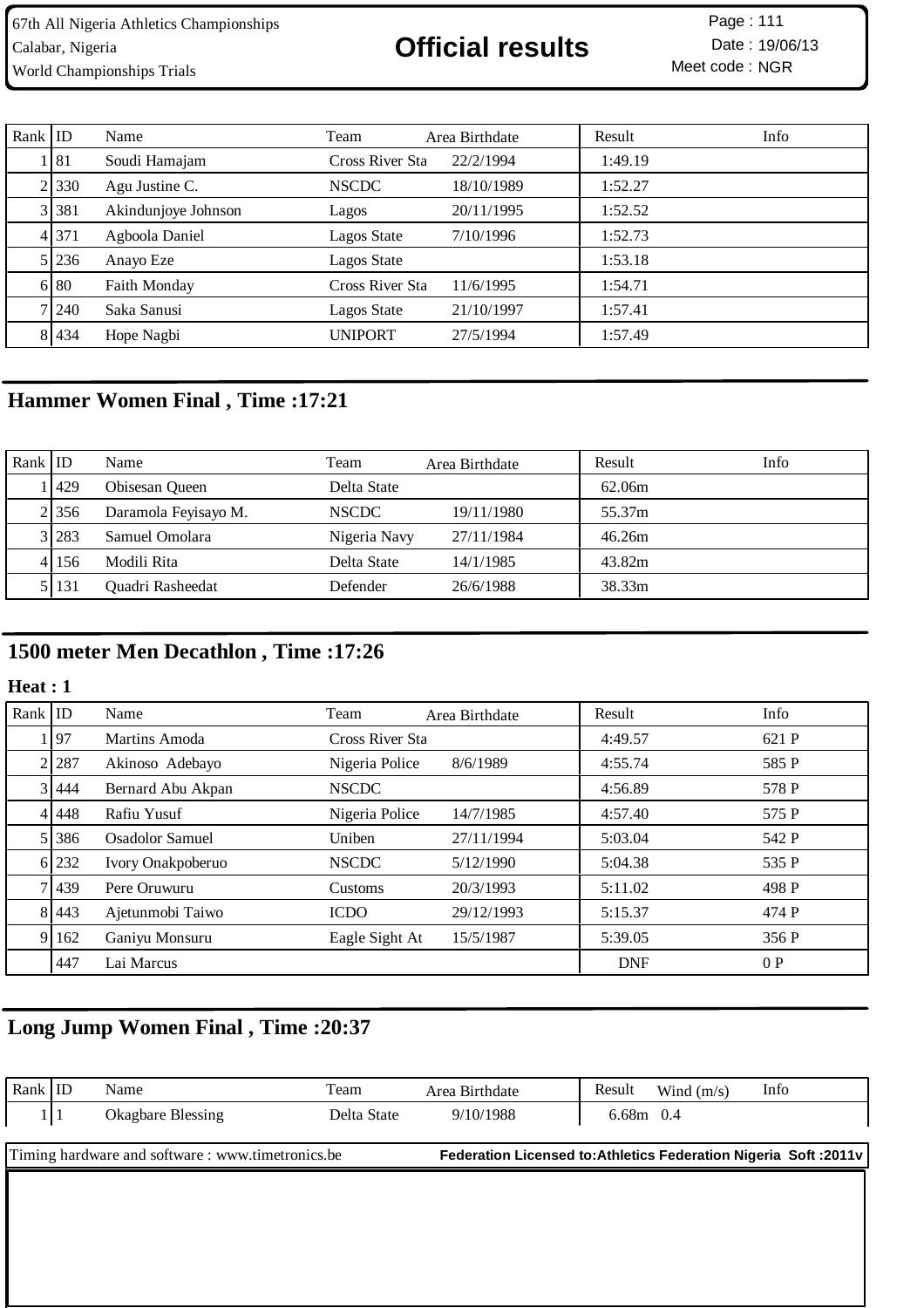| 67th All Nigeria Athletics Championships<br>Calabar, Nigeria<br><b>World Championships Trials</b> |         |                      | <b>Official results</b> |            |             | Page: 112<br>Date: 19/06/13<br>Meet code: NGR |
|---------------------------------------------------------------------------------------------------|---------|----------------------|-------------------------|------------|-------------|-----------------------------------------------|
|                                                                                                   | 21151   | Ese Brume            | Delta State             | 20/1/1996  | $6.53m$ 1.2 |                                               |
|                                                                                                   | 31354   | Amadi Chinazom Doris | <b>NSCDC</b>            | 12/9/1987  |             | $6.31m$ 3.0 0.00m 0.0                         |
|                                                                                                   | 4 4 1 2 | Sarah Nambawa        | Uganda                  |            | $6.18m$ 1.6 |                                               |
|                                                                                                   | 51409   | Amenebede Rosina     | Ghana                   |            | 5.98m 0.9   |                                               |
|                                                                                                   | 6 3 1 1 | Ademuwagun Adewunmi  | Nigeria Police          | 20/12/1994 | $5.93m$ 2.0 |                                               |
|                                                                                                   | 71473   | Mercy Abere          | LAgos                   |            | 5.83m 0.9   |                                               |
|                                                                                                   | 8 3 1 8 | Linda Friday         | Nigeria Police          | 13/5/1996  | 5.15m 0.7   |                                               |

# **3000m Steeple Chase Men Final , Time :16:46**

| Rank $ $ ID |        | Name             | Team            | Area Birthdate | Result   | Info |
|-------------|--------|------------------|-----------------|----------------|----------|------|
|             | 1   81 | Soudi Hamajam    | Cross River Sta | 22/2/1994      | 9:14.32  |      |
|             | 2 335  | David Barnabas   | <b>NSCDC</b>    | 14/2/1994      | 9:23.59  |      |
|             | 3 392  | Raymon Simon     | Zamfara         |                | 9:23.72  |      |
|             | 4 119  | Gokum Luka G.    | Defender        | 6/5/1988       | 9:23.74  |      |
|             | 5 261  | Yakubu Gyang     | Mountaineer     | 24/10/1983     | 9:49.65  |      |
|             | 6.471  | Olaoluwa Adeyemi | Osun State      |                | 9:56.54  |      |
|             | 71268  | Walbe Sati       | Mountaineer     | 5/9/1993       | 10:04.74 |      |
|             | 8 204  | Gyang Yakubu     | High Altitude   | 12/9/1992      | 10:16.19 |      |
|             | 9 263  | Danjuma Gyang    | Mountaineer     | 10/10/1988     | 10:33.78 |      |

# **5000 Meter Men Final , Time :11:14**

| Rank $ $ ID |         | Name               | Team            | Area Birthdate | Result   | Info |
|-------------|---------|--------------------|-----------------|----------------|----------|------|
|             | 1294    | Kefas Williams     | Nigeria Police  | 12/11/1992     | 14:52.30 |      |
|             | 2194    | Ismail Sadjo       | Cross River Sta | 28/8/1991      | 14:53.00 |      |
|             | 3 200   | Awal H. Gochin     | High Altitude   |                | 14:53.70 |      |
|             | 4 79    | Ekpo Edwin         | Cross River Sta | 2/1/1997       | 15:04.04 |      |
|             | 5 268   | Walbe Sati         | Mountaineer     | 5/9/1993       | 15:32.23 |      |
|             | 6 207   | Muazu Adamu Shehu  | High Altitude   |                | 15:41.04 |      |
|             | 7 4 5 1 | Sharubutu Phillips | High Altitude   |                | 15:42.99 |      |
|             | 8 203   | Jigak Monday       | High Altitude   |                | 15:48.75 |      |
|             | 9 368   | Dare Saba          | Ondo State      | 1/1/1994       | 16:50.36 |      |

# **800 Meter Women , Time :20:37**

| Rank $ $ ID                                       |       | Name            | Team        | Area Birthdate | Result                                                           | Info |
|---------------------------------------------------|-------|-----------------|-------------|----------------|------------------------------------------------------------------|------|
|                                                   | 1 224 | Abiye David Joy | <b>ICDO</b> | 20/4/1992      | 2:05.63                                                          |      |
|                                                   |       |                 |             |                |                                                                  |      |
| Timing hardware and software : www.timetronics.be |       |                 |             |                | Federation Licensed to: Athletics Federation Nigeria Soft: 2011v |      |
|                                                   |       |                 |             |                |                                                                  |      |
|                                                   |       |                 |             |                |                                                                  |      |
|                                                   |       |                 |             |                |                                                                  |      |
|                                                   |       |                 |             |                |                                                                  |      |